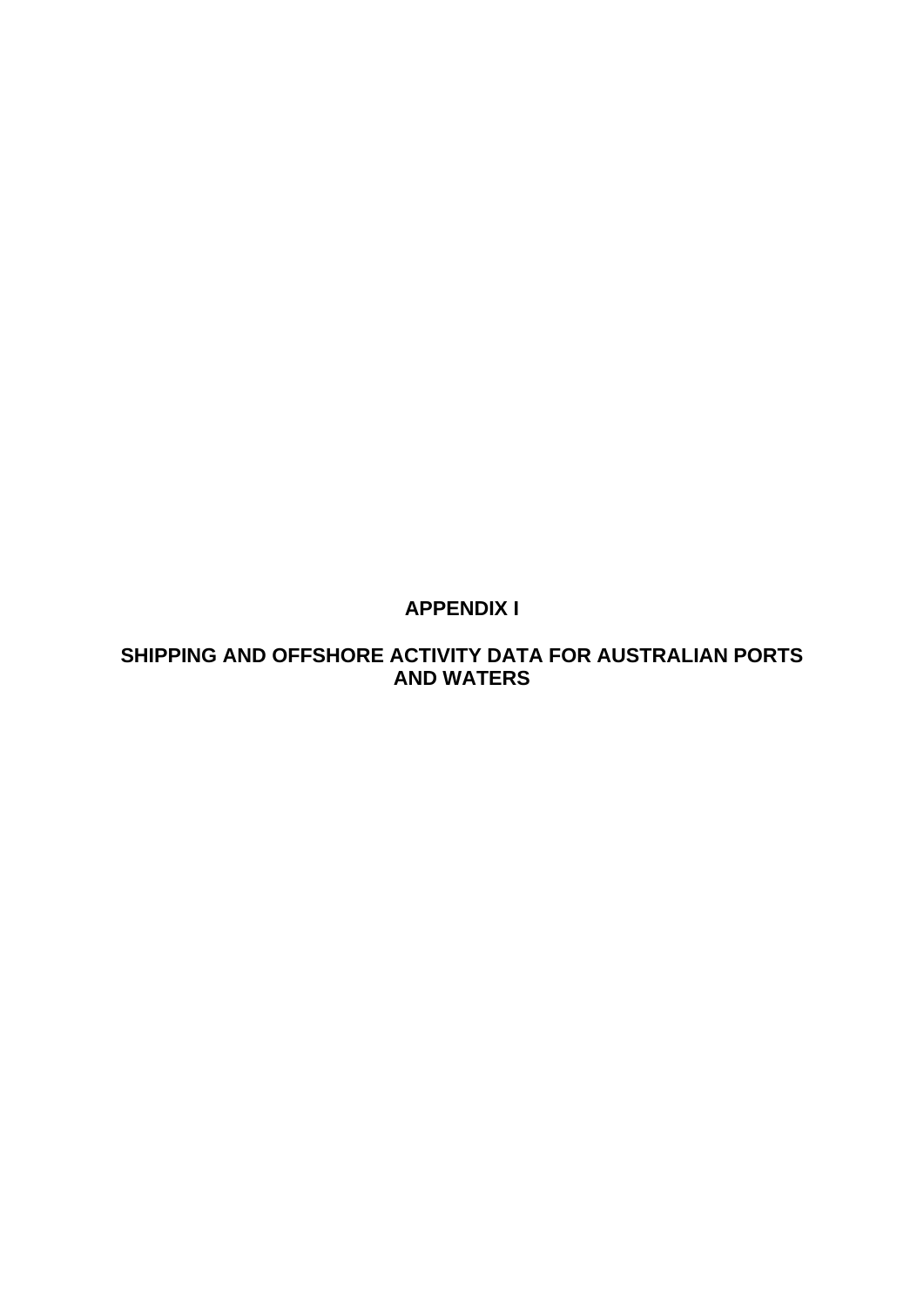

## APPENDIX I - SHIPPING AND OFFSHORE ACTIVITY DATA FOR **AUSTRALIAN PORTS AND WATERS**

## **Contents**

| 1.1             |  |
|-----------------|--|
| 1.1.1           |  |
| 1.1.2           |  |
| 1.1.3           |  |
| 1.1.4           |  |
| 1.2             |  |
| 1.2.1           |  |
| 1.2.2           |  |
| 1.2.3           |  |
| 1.2.4           |  |
|                 |  |
| 1.2.5           |  |
| 1.2.6<br>1.2.7  |  |
|                 |  |
| 1.2.8           |  |
| 1.2.9<br>1.2.10 |  |
|                 |  |
| 1.3             |  |
| 1.3.1           |  |
| 1.3.2           |  |
| 1.3.3           |  |
| 1.3.4           |  |
| 1.3.5           |  |
| 1.3.6           |  |
|                 |  |
| $\mathsf{I}4$   |  |
| 1.4.1           |  |
| 1.4.2           |  |
| 1.4.3           |  |
| 1.4.4           |  |
| 1.5             |  |
| 1.5.1           |  |
| 1.5.2           |  |
| 1.5.3           |  |
| 1.5.4           |  |
| 1.5.5           |  |
|                 |  |
| 1.6             |  |
| 1.6.1           |  |
| 1.6.2           |  |
| 1.6.3           |  |
| 1.6.4           |  |
| 1.6.5           |  |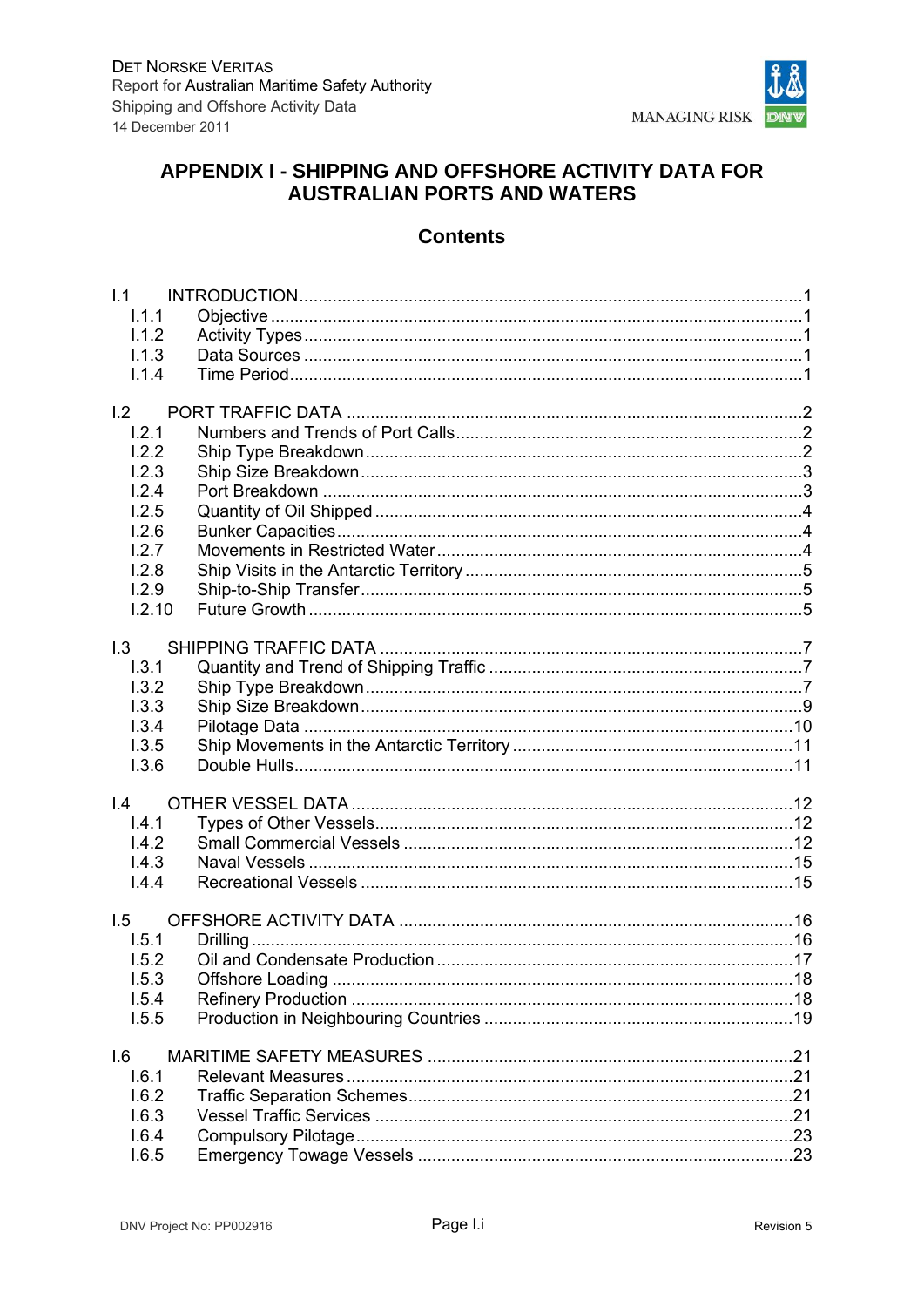

|  | DEEEDENCES |  |
|--|------------|--|
|--|------------|--|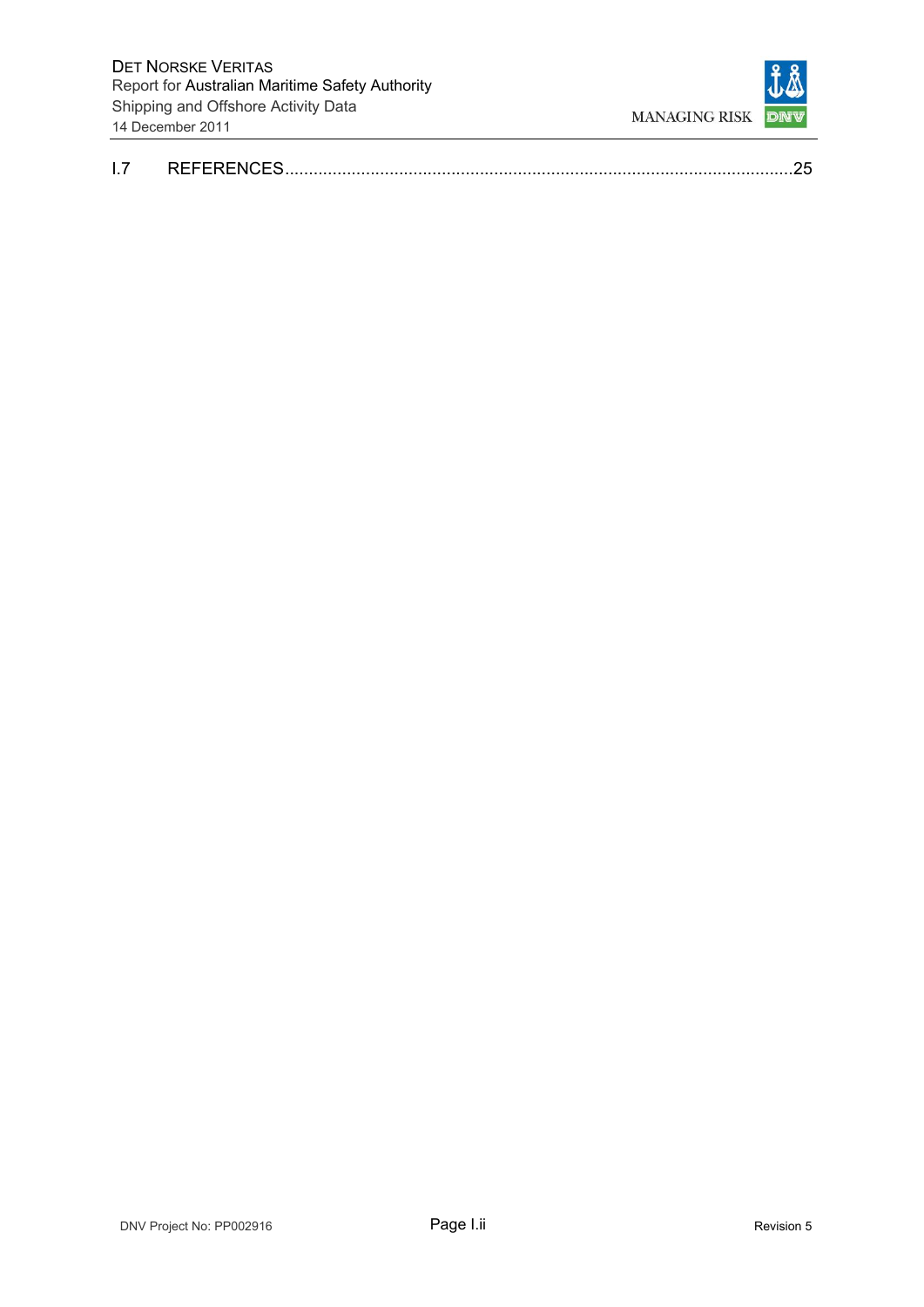

## **I.1 INTRODUCTION**

### **I.1.1 Objective**

This appendix summarises the information on shipping and offshore activities that is used in the project.

### **I.1.2 Activity Types**

The following types of activities are covered in the study, and hence require data:

- Port traffic (trading ships)
- Shipping traffic in the EEZ
- Ship-to-ship transfers at sea
- Other commercial vessel activity (non-trading vessels)
- Offshore drilling
- Offshore oil and condensate production in Australian waters
- Offshore oil and condensate loading
- Offshore pipelines
- Maritime safety measures
- Oil pollution response measures (the National Plan)

These activity types are considered separately below.

#### **I.1.3 Data Sources**

Diverse sources have been used, as appropriate for each activity.

#### **I.1.4 Time Period**

The data refers to 2010 where possible, or the last complete year that is available from each source. It also identifies historical and predicted future changes, where these are significant.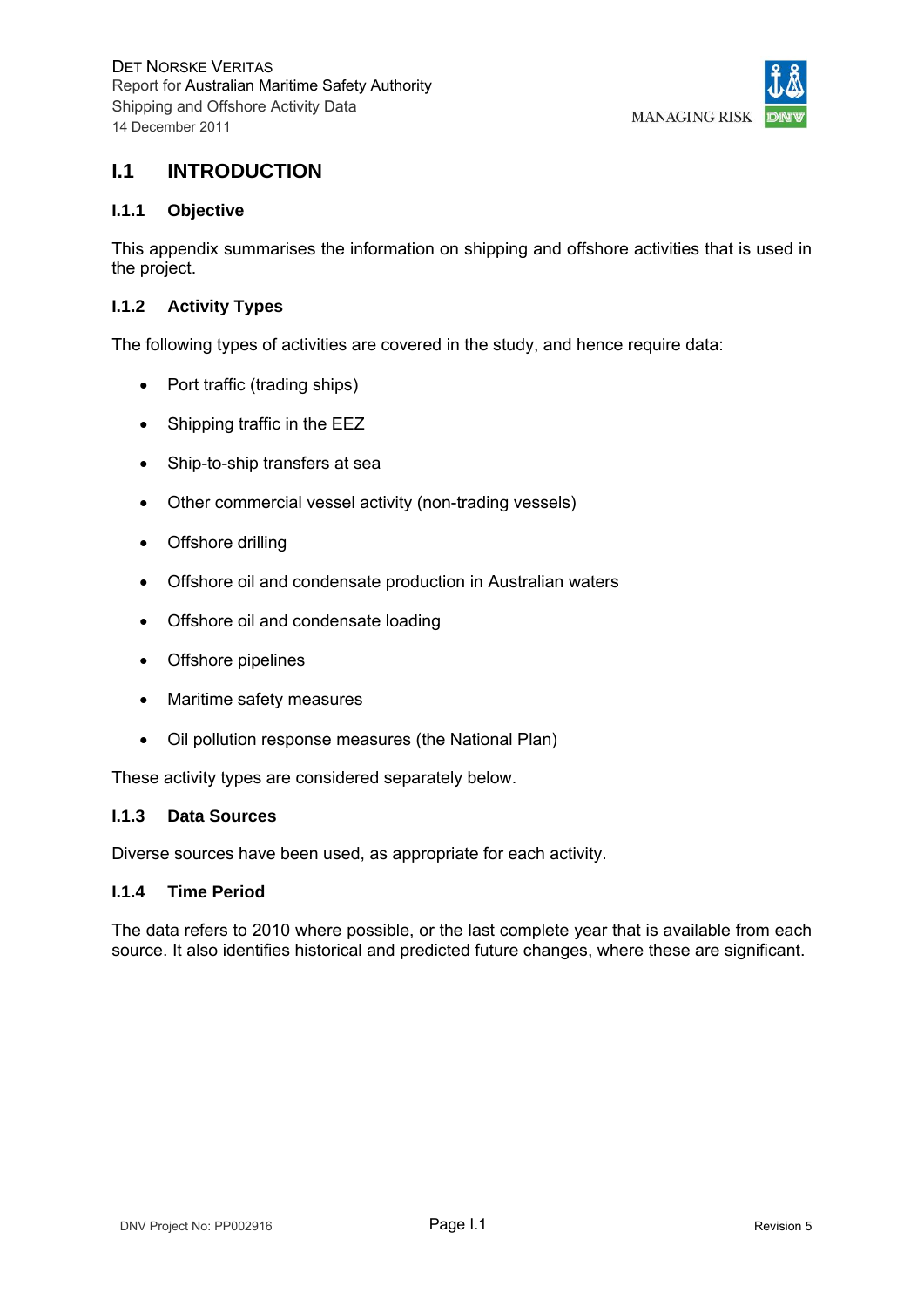

## **I.2 PORT TRAFFIC DATA**

### **I.2.1 Numbers and Trends of Port Calls**

The total number of trading vessel arrivals at Australian ports in 2010 was 26,235 (AMSA 2011a).

The average historical growth rate in port calls has been 1.9% per year (based on BITRE 2010a for FY1999-00 and FY2008-09).

### **I.2.2 Ship Type Breakdown**

Ship types have been grouped as follows:

- Oil tankers (since these have higher oil pollution potential).
- Chemical tankers (since these may be of interest to AMSA in future studies).
- Bulk carriers (since these are numerically dominant in Australia).
- General cargo ships (known as "general cargo/multi-purpose ship" in the AMSA data).
- Container ships.
- Other ships, including the AMSA categories:
	- o combination carrier
	- o gas carrier
	- o heavy load carrier
	- o livestock carrier
	- o MODU or FPSO
	- o NLS tanker
	- o offshore service vessel
	- o other types of ship
	- o passenger ship
	- o refrigerated cargo vessel
	- o ro-ro cargo ship
	- o ro-ro passenger ship
	- o special purpose ship
	- o tugboat
	- o vehicle carrier
	- o wood-chip carrier

Table I.2.1 gives the overall type breakdown.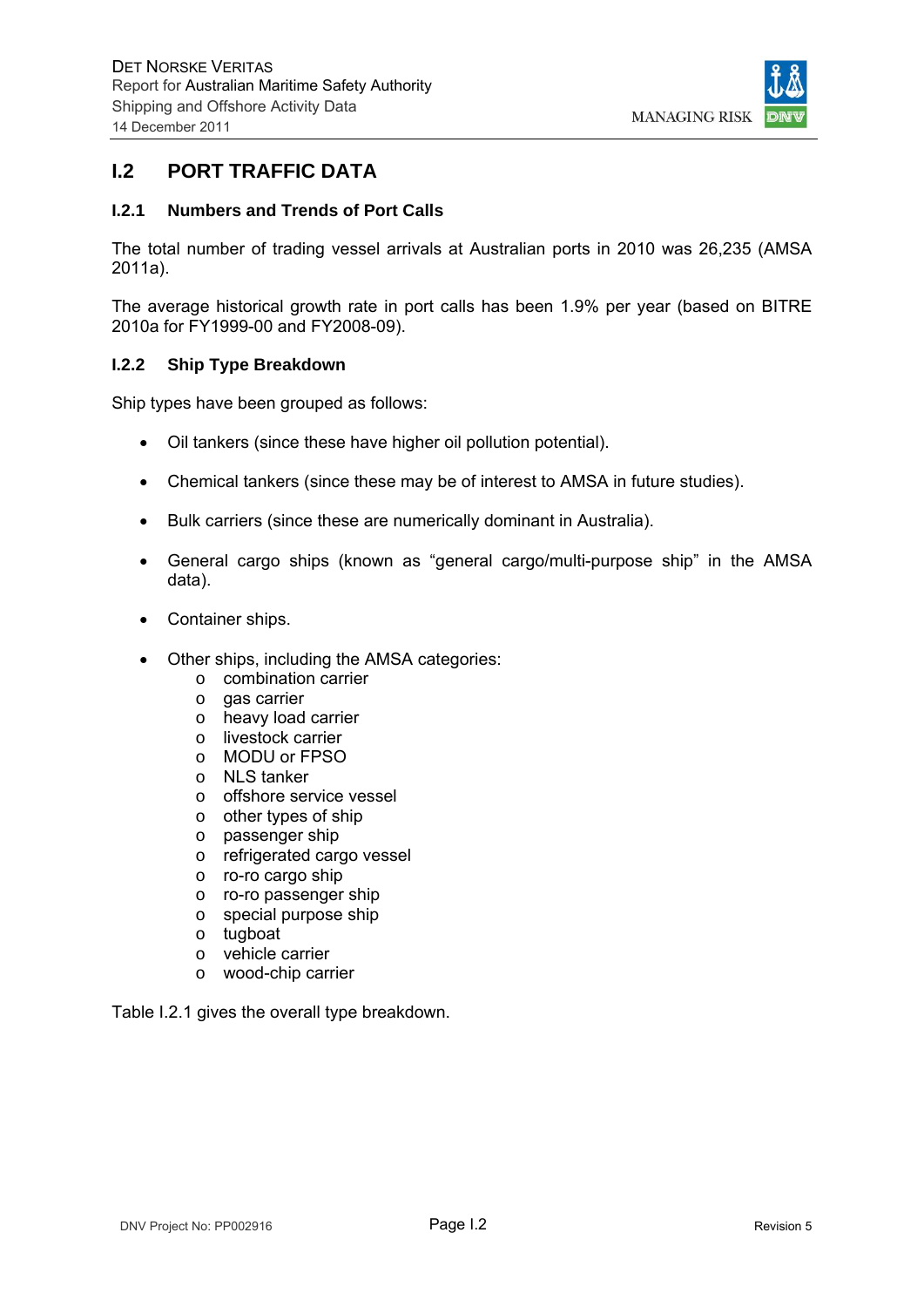

## **Table I.2.1 Ship Type Breakdown in Australian Port Visits, 2010**

|                         |               |      | <b>AVERAGE</b> |
|-------------------------|---------------|------|----------------|
| <b>SHIP TYPE</b>        | <b>VISITS</b> | %    | dwt/GT         |
| Oil tankers             | 1,723         | 7%   | 1.72           |
| <b>Chemical tankers</b> | 1,150         | 4%   | 1.63           |
| <b>Bulk carriers</b>    | 10,624        | 40%  | 1.79           |
| General cargo ships     | 2,512         | 10%  | 1.40           |
| Container ships         | 3,963         | 15%  | 1.25           |
| Other ships             | 6,263         | 24%  | 0.68           |
| All ships               | 26,235        | 100% | 1.40           |

#### **I.2.3 Ship Size Breakdown**

Table I.2.2 gives the ship size breakdown, using the following categories of deadweight tonnage (dwt):

- Less than 10,000 dwt
- 10,000 to 50,000 dwt
- Over 50,000 dwt

Where the deadweight of a ship is not known, the gross tonnage (GT) is converted into an estimate of deadweight using the average ratio of dwt/GT for the ship type, as shown in Table I.2.1. The table shows that bulk carriers are mainly large, while "other ships" (as defined above) are mainly small.

| SHIP TYPE            | $10k$ dwt | 10-50k dwt | >50k dwt | <b>ALL SIZES</b> |
|----------------------|-----------|------------|----------|------------------|
| Oil tankers          | 7%        | 45%        | 48%      | 100%             |
| Chemical tankers     | 7%        | 80%        | 13%      | 100%             |
| <b>Bulk carriers</b> | 3%        | 29%        | 68%      | 100%             |
| General cargo ships  | 29%       | 62%        | 9%       | 100%             |
| Container ships      | 1%        | 60%        | 39%      | 100%             |
| Other ships          | 54%       | 39%        | 7%       | 100%             |
| All ships            | 18%       | 42%        | 40%      | 100%             |

## **Table I.2.2 Ship Size Breakdown in Australian Port Visits, 2010**

### **I.2.4 Port Breakdown**

The ships were handled by a total of 80 different ports, although this includes 8 offshore oil terminals. These are eliminated in the analysis, because offshore loading is modelled separately. This leaves a total of 26088 port visits in 2010.

Melbourne and Brisbane had the largest shares, with 12% and 9% of port calls respectively. This data is used to obtain the number of port visits, and the ship type and size breakdowns, for each port in the study. Table I.2.3 gives a summary breakdown by State.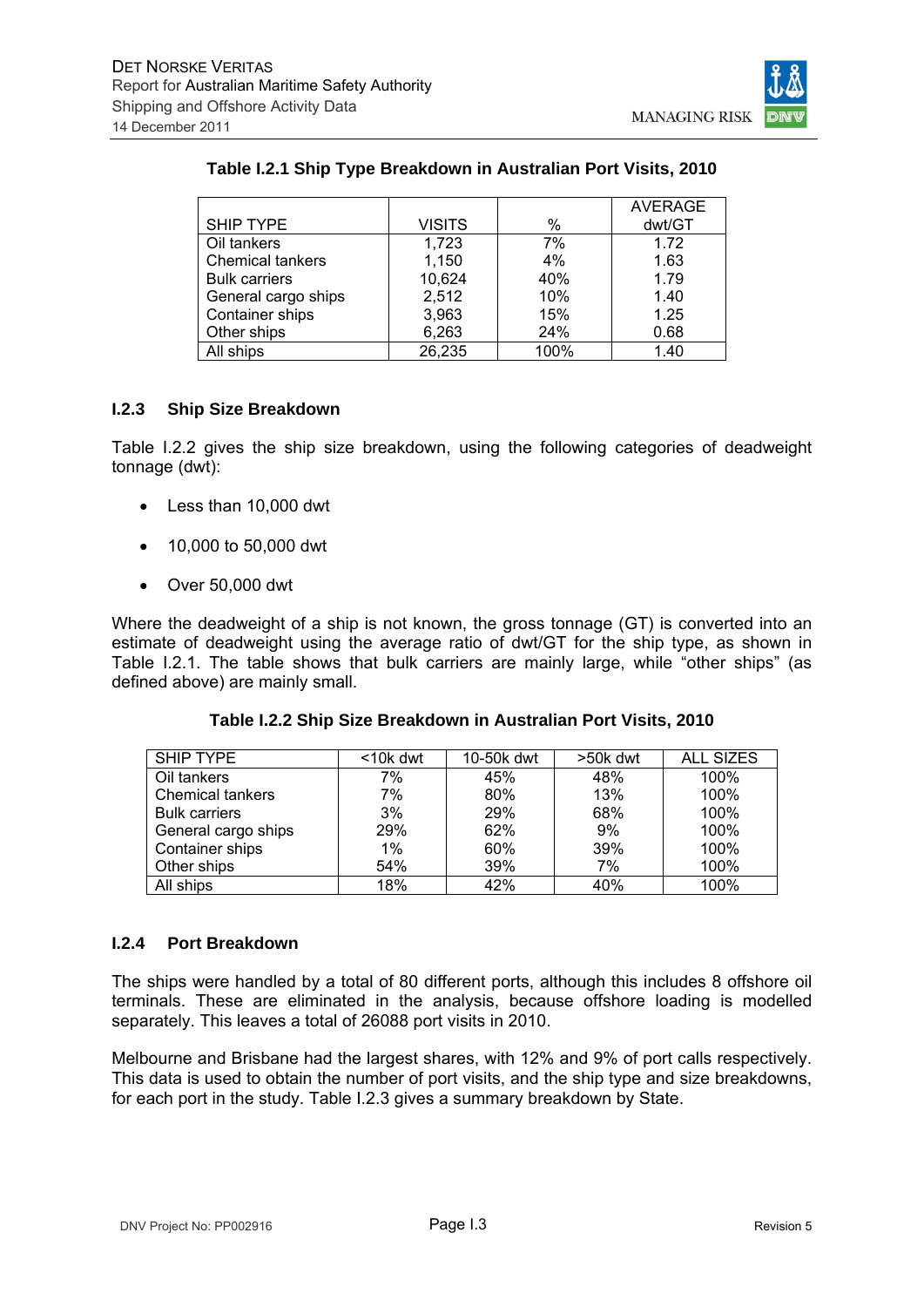

| <b>STATE</b> | <b>VISITS</b> | %    |
|--------------|---------------|------|
| QLD          | 6489          | 25%  |
| <b>NSW</b>   | 4785          | 18%  |
| <b>SA</b>    | 1884          | 7%   |
| <b>VIC</b>   | 4115          | 16%  |
| <b>TAS</b>   | 842           | 3%   |
| WA           | 6805          | 26%  |
| <b>NT</b>    | 1061          | 4%   |
| CН           | 107           | 0%   |
| All ships    | 26088         | 100% |

### **Table I.2.3 State Breakdown in Australian Port Visits, 2010**

### **I.2.5 Quantity of Oil Shipped**

The 1723 port calls by oil tankers totalled 114 million deadweight tonnage. Assuming that 50% of port visits were to load cargo and 50% were to discharge, and that all ships carried their full deadweight of cargo when loaded, this would imply a total of 57 million tonnes of oil products shipped.

The BITRE (2010a) data shows crude oil and refined petroleum products totalled 35 million tonnes imported and 15 million tonnes exported. Coastal traffic is not broken down into the same categories, but the broader category of "mineral fuels, lubricants & related materials" comprised 12.4 million tonnes. This totals approximately 62 million tonnes of oil shipped. It is therefore consistent with the estimate from the AMSA port arrival data.

#### **I.2.6 Bunker Capacities**

Typical capacities for bunker fuel on board ships are expressed as fractions of deadweight in Table I.2.4.

| SHIP TYPE               | $<$ 10 $k$ dwt | 10-50k dwt | >50k dwt |
|-------------------------|----------------|------------|----------|
| Oil tankers             | 6%             | 5%         | $4\%$    |
| <b>Chemical tankers</b> | 6%             | 5%         | 4%       |
| <b>Bulk carriers</b>    | 5%             | 4%         | 3%       |
| General cargo ships     | 7%             | 6%         | 5%       |
| Container ships         | 12%            | 11%        | 10%      |
| Other ships             | 15%            | 15%        | 15%      |

## **Table I.2.4 Ship Bunker Capacities (Fraction of deadweight)**

## **I.2.7 Movements in Restricted Water**

The length of transit from port to the open sea has been estimated from the satellite photographs in Google Maps. A representative berth location was used for each port. Because AUSREP reporting begins within 2 hours of port departure, the approach length is limited to 2 hours  $\times$  8 knots  $\times$  1.85 km/nm = 30 km, in order to avoid double-counting of time in restricted water and at sea. After weighting by the number of port visits, this results in an average length of transit in restricted water of 10 km per movement. This is an average of 20 km in restricted water per port visit.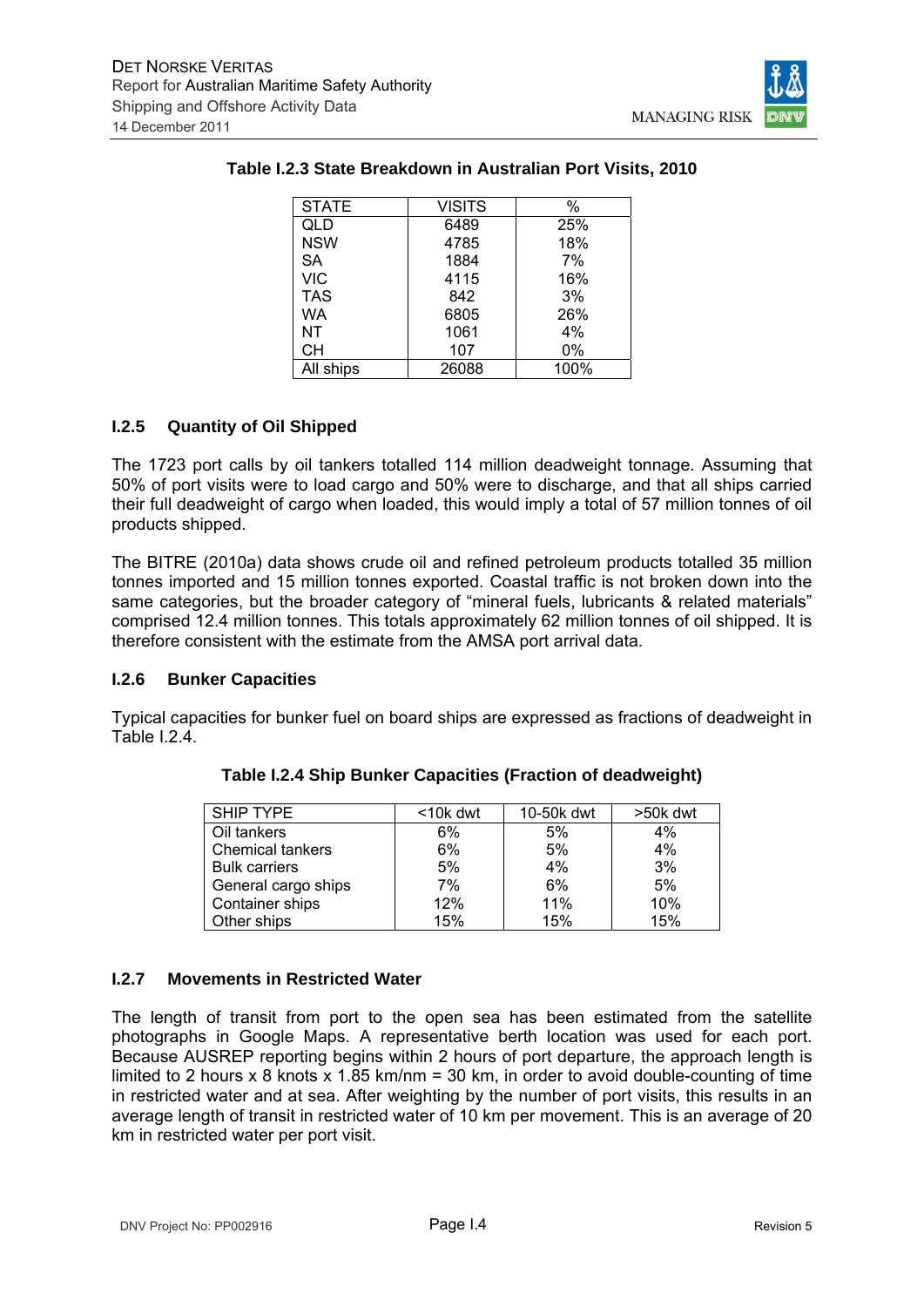

### **I.2.8 Ship Visits in the Antarctic Territory**

Ship visits to the Australian Antarctic Territory (AAT) are not covered in the AMSA port data above. The main shipping activities in the region are re-supply vessels servicing Australian research stations and foreign-flagged vessels servicing stations operated by other nations within the AAT, research vessels, fishing vessels and some limited ship-based tourism. Re-supply vessels will typically carry bulk fuel for transfer to stations for power generation, heating and for vehicle use, as well as their own bunker fuel. A typical Australian station will use about 600,000 litres of fuel per year and has storage capacity for about 1,000,000 litres. The Australian re-supply ice-breaker Aurora Australis has capacity for about 2,200,000 litres including both re-supply tanks and bunker fuel.

In order to represent risks from ship visits to the AAT, this study assumes that there are at most 20 visits per year from re-supply vessels. The average oil on board the vessels is taken as 2000 tonnes.

#### **I.2.9 Ship-to-Ship Transfer**

In the most recent year (2010) there were no ship-to-ship (STS) transfers of oil or condensate in Australian waters. However, AMSA have advised that approximately 4 STS operations are expected during 2011. In order to include STS in the risk estimates, this number is included in the current case.

STS operations would typically involve a 270,000 dwt VLCC being offloaded into three 90,000 dwt Aframax vessels, which are able to berth at Australian ports. Each operation would take approximately 45 hours, with the ships under way at 5 knots or less. A typical location would be 100 to 200 nm off the NSW coast, i.e. in calculation sub-region NSW-2-D (Caltex 2008).

The previous study (DNV 1999) identified 7 STS operations involving oil cargoes during October 1998 to October 1999. However, the annual number is sensitive to the price of oil, the production of Australian oil fields, and other market conditions.

Frequencies of future STS operations can therefore not be predicted with precision. This study assumes that by 2020 the number has increased to 12 per year. For simplicity, all are assumed to take place in the same sea area.

Offshore loading from production facilities into shuttle tankers are treated separately in Section I.5.3.

#### **I.2.10 Future Growth**

The overall future growth rate in port visits has been estimated as 2.0% per year (BITRE 2010b for FY2009-10 and FY2019/20).This source also estimates the number of port calls in Australian ports during FY2009-10 as 27,027, and so is consistent with the AMSA data above. An AMSA internal forecast based on the BITRE data used a growth rate of 2.2% per year, and hence estimated that traffic in 2020 will be 24% higher than in 2010. It applied this same growth rate to all ports.

Several ports have specific expansion plans. Table I.2.5 shows the growth in ship movements estimated by 2015 assuming these plans are implemented (AMSA 2011c). For convenience, new ports have been included under the nearest existing port. If it is assumed that growth continues at 2% per year in ports with no specific expansion plans, and after the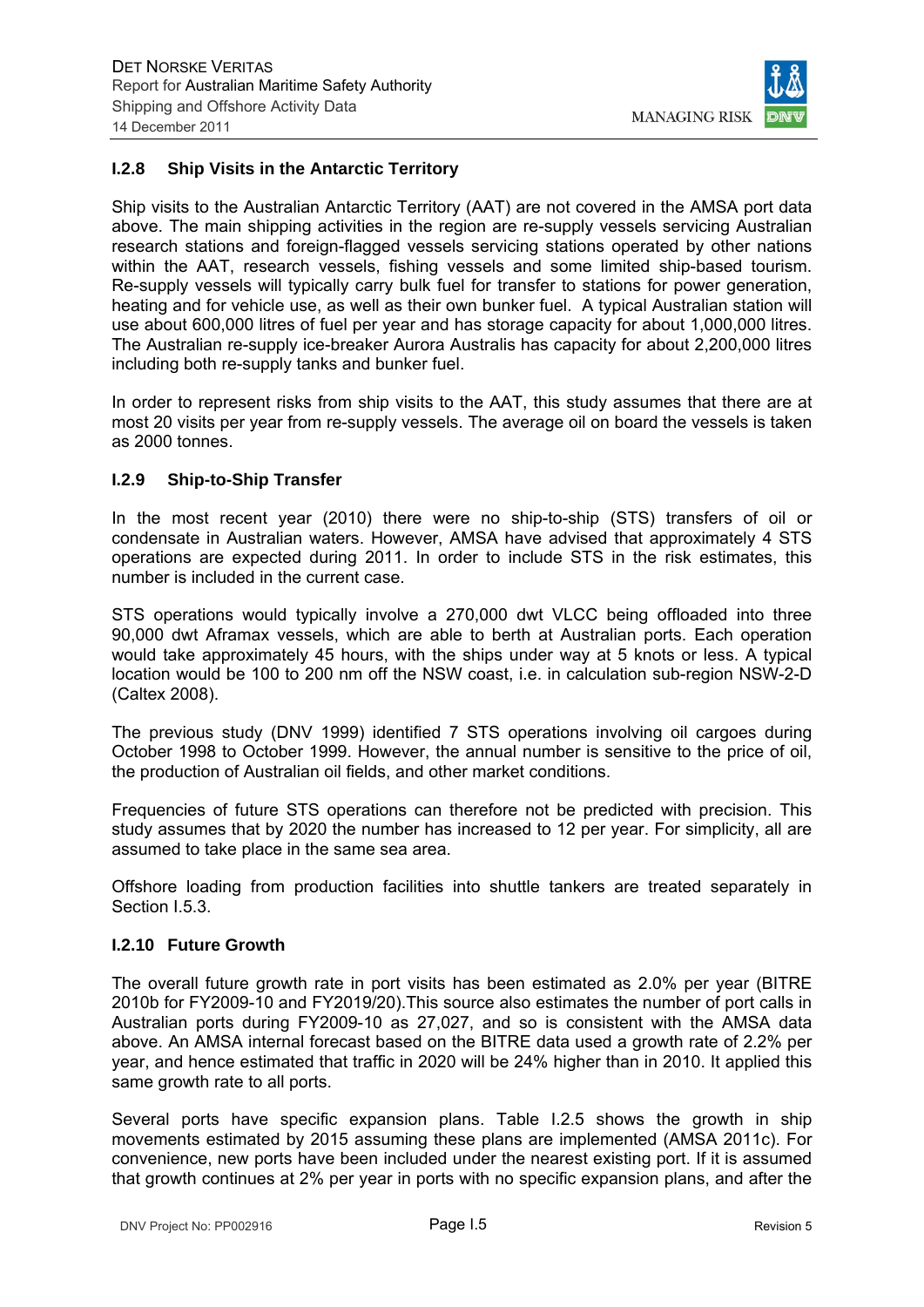

specific expansions currently planned, where these will be complete before 2020, this results in an overall national growth of 45% by 2015 and 79% by 2020. This is an average growth of 6% per year. Although much higher than previously assumed, this is adopted for the present study.

|                    | 2015 VISITS / | <b>NOTES</b>                    |
|--------------------|---------------|---------------------------------|
| PORT               | 2010 VISITS   |                                 |
| Weipa, QLD         | 1.71          |                                 |
| Cape Flattery, QLD | 1.67          |                                 |
| Cairns, QLD        | 1.65          |                                 |
| Mourilyan, QLD     | 2.42          |                                 |
| Lucinda, QLD       | 1.50          |                                 |
| Townsville, QLD    | 1.50          |                                 |
| Abbot Point, QLD   | 2.00          |                                 |
| Mackay, QLD        | 1.49          |                                 |
| Hay Point, QLD     | 2.00          |                                 |
| Port Alma, QLD     | 4.76          | Includes Balaclava Island       |
| Gladstone, QLD     | 1.39          |                                 |
| Newcastle, NSW     | 1.21          |                                 |
| Port Botany, NSW   | 1.12          |                                 |
| Port Kembla, NSW   | 1.14          |                                 |
| Port Adelaide, SA  | 1.29          |                                 |
| Port Pirie, SA     | 4.00          |                                 |
| Port Bonython, SA  | 2.99          | Includes Port Augusta           |
| Port Lincoln, SA   | 1.44          | Includes Sheep Hill & Cowell    |
| Thevenard, SA      | 1.10          |                                 |
| Esperance, WA      | 1.30          |                                 |
| Albany, WA         | 1.54          |                                 |
| Bunbury, WA        | 1.64          |                                 |
| Kwinana, WA        | 1.12          |                                 |
| Fremantle, WA      | 1.22          |                                 |
| Geraldton, WA      | 2.00          |                                 |
| Exmouth, WA        | 250.00        | From a very low base            |
| Onslow, WA         | 5.71          | <b>Includes Ashburton North</b> |
| Barrow Island, WA  | 20.92         |                                 |
| Cape Preston, WA   | 2.65          |                                 |
| Dampier, WA        | 1.50          |                                 |
| Port Walcott, WA   | 1.98          | <b>Includes Mount Anketell</b>  |
| Port Hedland, WA   | 3.49          |                                 |
| Broome, WA         | 1.50          | Includes James Price Point      |
| Darwin, NT         | 1.39          |                                 |

#### **Table I.2.5 Estimated Growth by 2015 for Ports with Expansion Plans**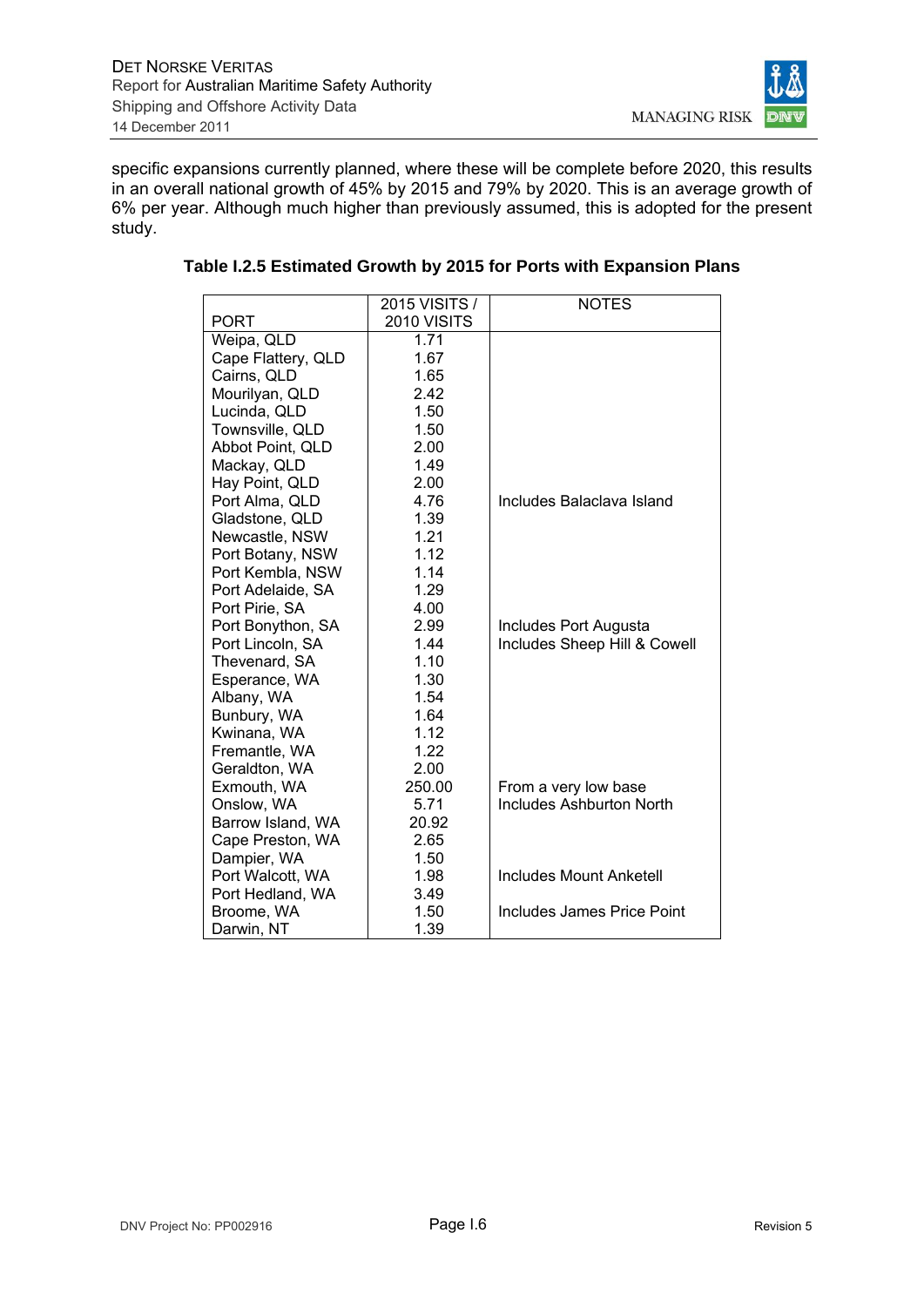

## **I.3 SHIPPING TRAFFIC DATA**

## **I.3.1 Quantity and Trend of Shipping Traffic**

The total exposure of trading vessels at sea in the Australian EEZ is estimated as 2.04 million ship-hours per year. This is based on AUSREP data for 2009, which includes a total of 371,557 reports. This has been analysed by DNV to sum the time intervals between successive reports from the same voyage. This method slightly under-estimates the total exposure because the first report may be up to 2 hours after leaving port, and the last report may be before leaving the AUSREP area. It excludes traffic in the AUSREP area that is outside the Australian EEZ.

The total distance travelled by trading vessels at sea in the Australian EEZ is estimated as 58 million ship-km per year. This is based on AUSREP data for 2009, which has been analysed by DNV to multiply the time intervals between successive reports from the same voyage by the reported ship speed and sum the results.

The average historical growth rate in traffic is estimated as 13% per year (based on analysis of AUSREP by AMSA 2010). This is also consistent with the difference between the current exposure of 58 million ship-km per year and the previous risk assessment (DNV 1999), which estimated a distance of 11.8 million vessel-miles per year (21.9 million vessel-km per year) in 1998. However, given the much smaller increase in port traffic, it is possible that some of this change is in fact from more comprehensive reporting to AUSREP rather than increased traffic.

The estimated future growth rate is therefore assumed to be 3.6% per year, as for port traffic.

#### **I.3.2 Ship Type Breakdown**

Ship types have been grouped as follows:

- Oil tankers, including the AUSREP categories:
	- o asphalt tanker
	- o bitumen tanker
	- o bunker tanker
	- o crude oil tanker
	- o floating storage offtake
	- o FPSO
	- o products tanker
	- o tanker
- Chemical tankers, including the AUSREP categories:
	- o chemical tanker
	- o chemical/oil tanker
- Bulk carriers, including the AUSREP categories:
	- o bulk carrier ore strengthened
	- o bulk cement carrier
	- o bulk wood chip carrier
	- o bulker
	- o bulker open hatch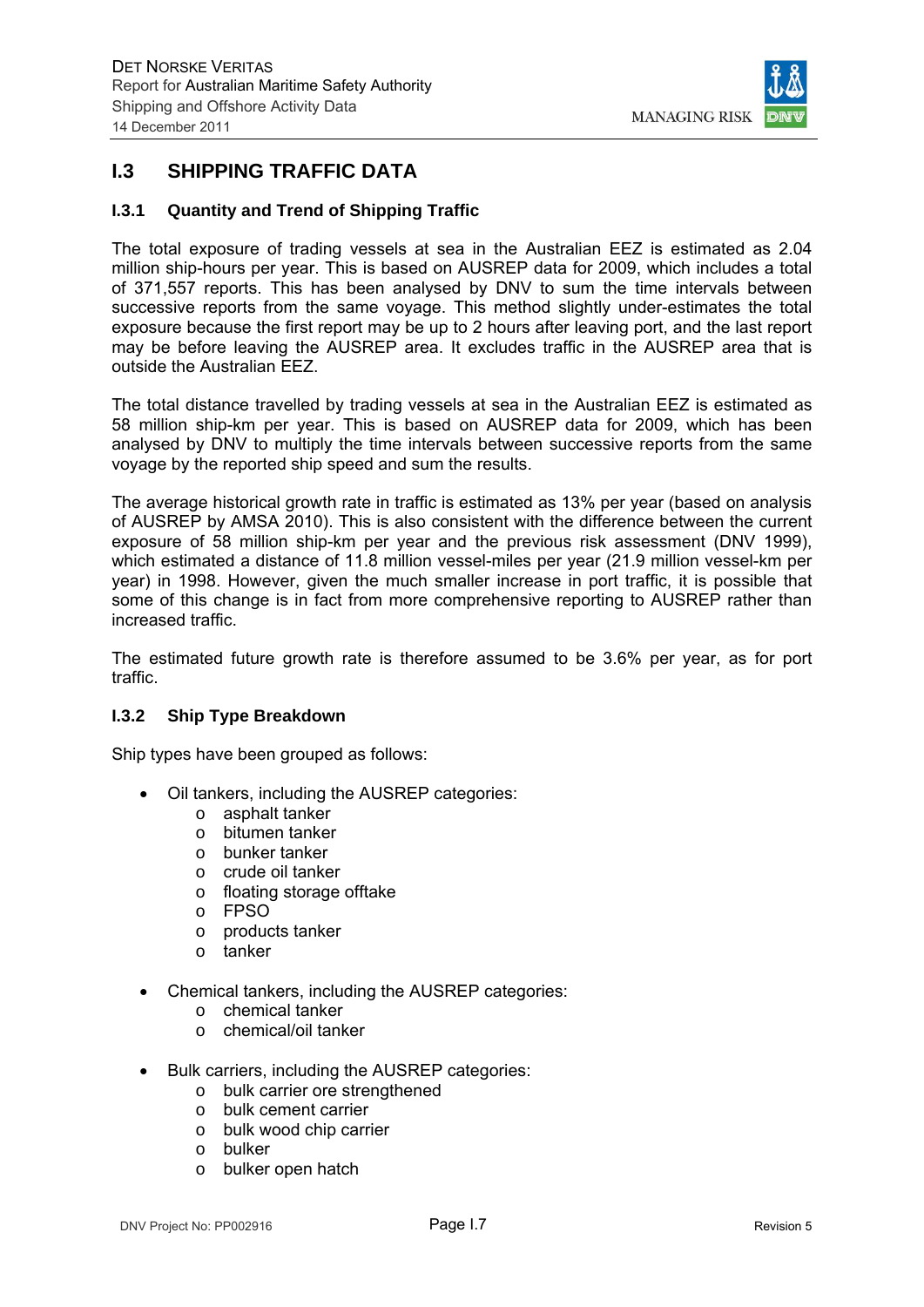

- o ore carrier
- o ore/bulk/oil carrier
- General cargo ships, including the AUSREP categories:
	- o deck cargo ship
	- o general cargo ship
	- o multi-purpose ship
- Container ships.
- Other ships, including the AUSREP categories:
	- o anchor handling/tug
	- o anchor handling/tug/supply
	- o anti-pollution vessel
	- o barge
	- o buoy tender
	- o cable repair ship
	- o cable ship
	- o crewboat
	- o cruise ship
	- o cutter suction dredger
	- o diving support vessel
	- o drillship
	- o fisheries research
	- o fisheries training
	- o fishing vessel
	- o heavy lift ship
	- o hopper barge
	- o hopper suction dredger
	- o livestock carrier
	- o LNG carrier
	- o logistics vessel
	- o LPG carrier
	- o maintenance/utility vessel
	- o multi-hull passenger ferry
	- o multi-hull passenger/vehicle ferry
	- o naval vessel
	- o oceanographic vessel
	- o offshore construction vessel
	- o offshore maintenance/utility vessel
	- o offshore support vessel
	- o oil well stimulation vessel
	- o passenger vessel
	- o passenger/cargo ship
	- o passenger/train/vehicle ferry
	- o passenger/vehicle ferry
	- o patrol vessel
	- o pipe carrier/platform supply
	- o pipe laybarge
	- o pipelay vessel
	- o pleasure craft
	- o pleasure craft motor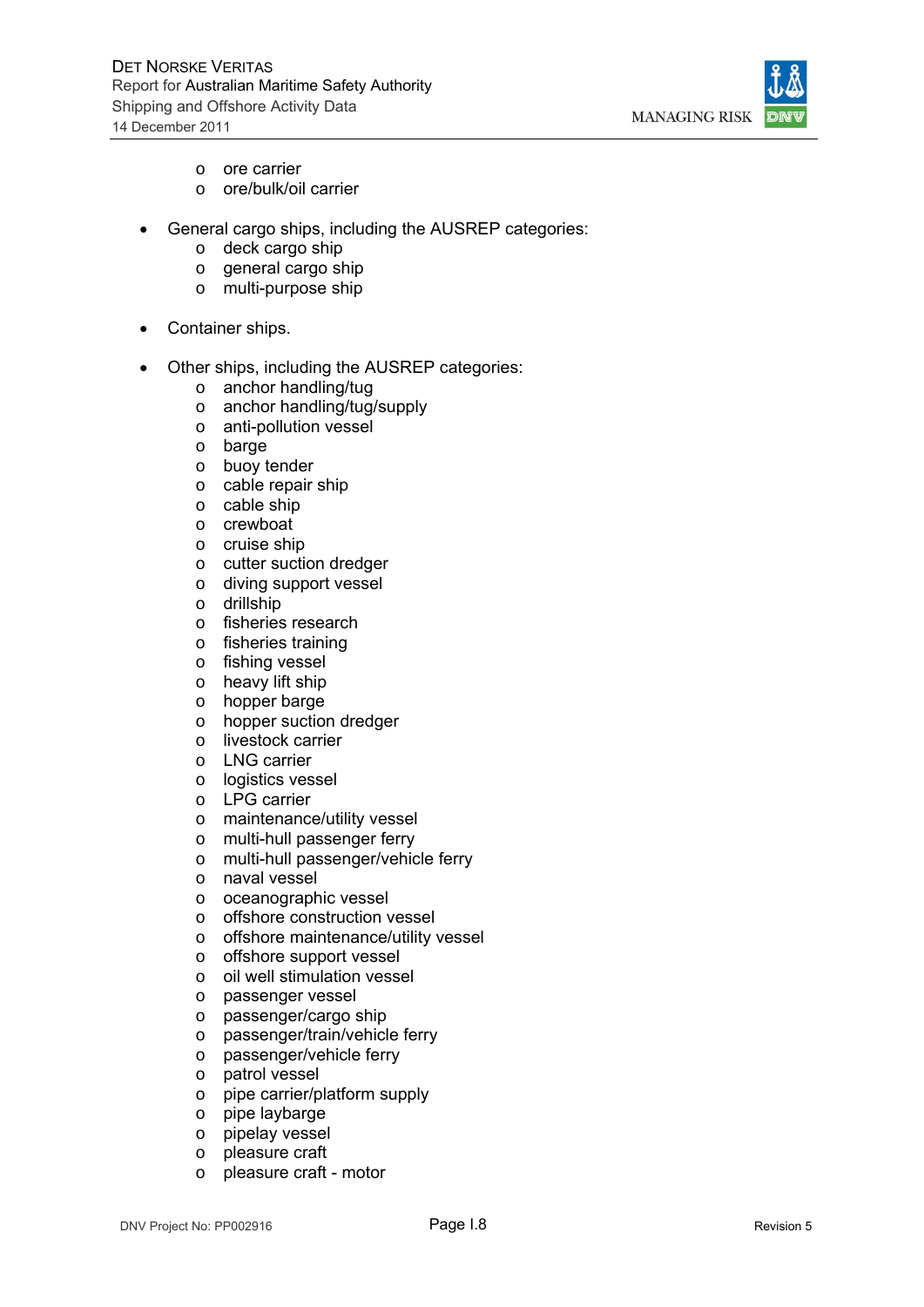

- o pleasure craft sail
- o pusher tug
- o reefer
- o refrigerated fish carrier
- o research vessel
- o rock laying ship
- o ro-lo
- o ro-ro
- o ro-ro barge
- o ro-ro/heavylift
- o sail training vessel
- o seismic survey vessel
- o semi-sub heavy lift vessel
- o semi-submersible mobile offshore
- o suction dredger
- o supply vessel
- o support ship
- o training vessel
- o transshipment vessel
- o tug
- o tug & barge combination
- o unknown
- o vehicle carrier
- o whaling vessel

Table I.3.1 gives the overall ship type breakdown in the AUSREP data. The percentages are based on a sample of 65,000 reports, and multiplied by the total estimated exposure. The results are similar to those for port visits, as expected.

#### **Table I.3.1 Ship Type Breakdown in AUSREP Data, 2009**

|                         | <b>EXPOSURE</b>      |      | <b>AVERAGE</b> |
|-------------------------|----------------------|------|----------------|
| <b>SHIP TYPE</b>        | (million ship-hours) | %    | <b>SPEED</b>   |
| Oil tankers             | 0.21                 | 9%   | 12.3           |
| <b>Chemical tankers</b> | 0.09                 | 4%   | 12.5           |
| <b>Bulk carriers</b>    | 1.05                 | 45%  | 12.3           |
| General cargo ships     | 0.17                 | 7%   | 11.9           |
| Container ships         | 0.29                 | 12%  | 16.6           |
| Other ships             | 0.53                 | 22%  | 9.5            |
| All ships               | 2.34                 | 100% | 121            |

## **I.3.3 Ship Size Breakdown**

Table I.3.2 gives the ship size breakdown. Where the deadweight of a ship is not known, the gross tonnage (GT) is converted into an estimate of deadweight as in Section I.2.3. The table shows that bulk carriers are mainly large, while "other ships" (as defined above) are mainly small. Compared to Table I.2.2, this table takes account of the time at sea, but in practice it is not significantly different, given that it is based on an entirely different dataset.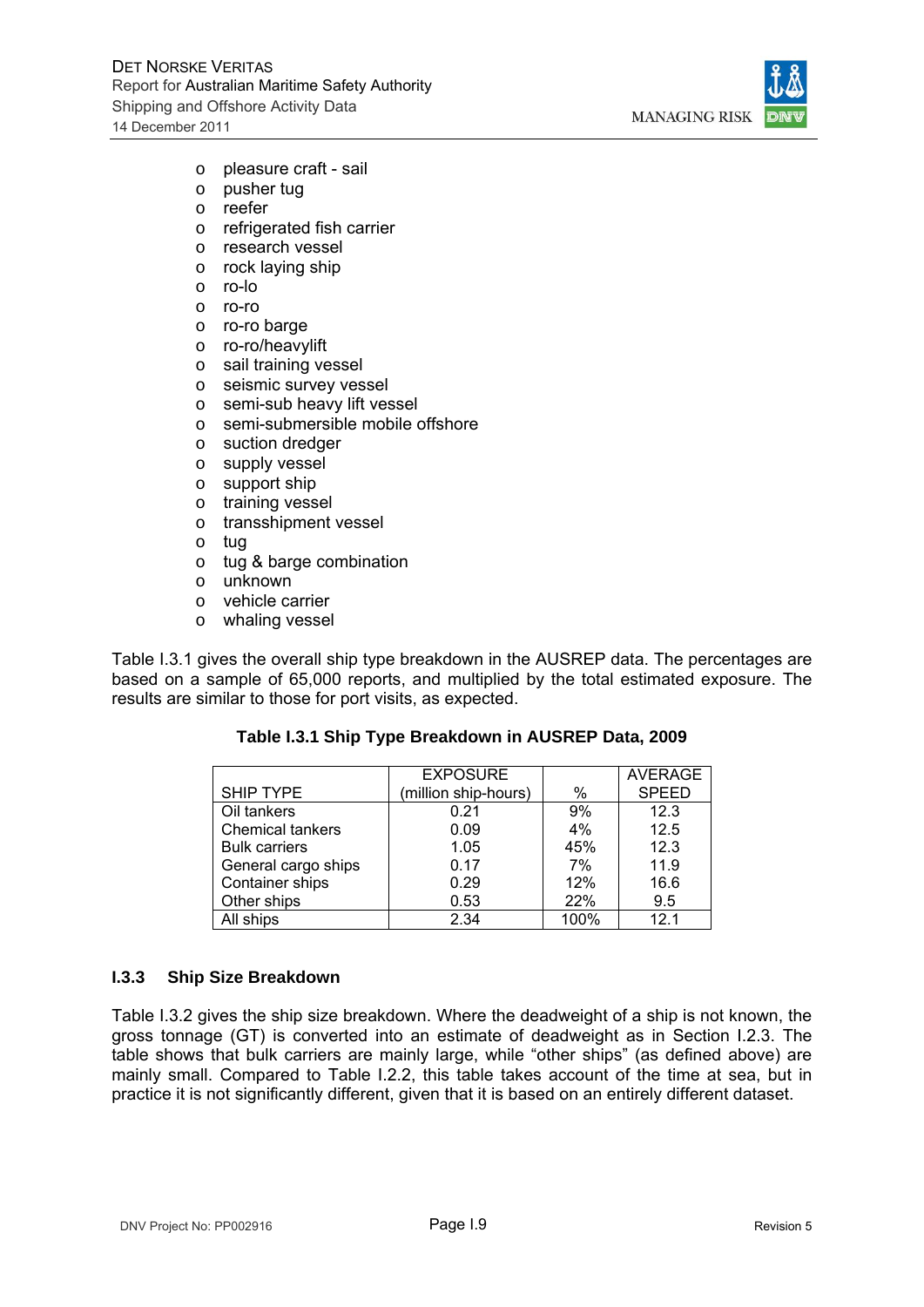

| <b>SHIP TYPE</b>        | $10k$ dwt | 10-50k dwt | >50k dwt | <b>ALL SIZES</b> |
|-------------------------|-----------|------------|----------|------------------|
| Oil tankers             | 19%       | 30%        | 51%      | 100%             |
| <b>Chemical tankers</b> | 8%        | 82%        | 10%      | 100%             |
| <b>Bulk carriers</b>    | $0\%$     | 31%        | 68%      | 100%             |
| General cargo ships     | 37%       | 58%        | 5%       | 100%             |
| Container ships         | 3%        | 68%        | 29%      | 100%             |
| Other ships             | 71%       | 23%        | 6%       | 100%             |
| All ships               | 21%       | 38%        | 41%      | 100%             |

## **Table I.3.2 Ship Size Breakdown in AUSREP Data, 2009**

Figure I.3.1 shows the size distribution of the AUSREP reports. Oil tankers are generally larger and clustered around standard sizes of 50,000 and 100,000dwt, whereas other ships are more smoothly distributed. In terms of gross tonnage, oil tankers are very similar to other ships.



**Figure I.3.1 Ship Size Distributions in AUSREP Data** 

#### **I.3.4 Pilotage Data**

Figure I.3.2 shows the main shipping routes in the Great Barrier Reef and Torres Strait (AMSA 2001). The numbers of voyages piloted under the compulsory pilotage requirements (see above) during 2009 were:

- Great Barrier Reef Hydrographer's Passage 1642 voyages, including 9 oil tankers.
- Great Barrier Reef Inner Route 2139 voyages, including 78 oil tankers.
- Torres Strait Great North East Channel 972 voyages, including 346 oil tankers.

The numbers of piloted voyages in the Great Barrier Reef have grown by 12% per year for the Hydrographer's Passage and 0.2% per year for the Inner Route, since 2000. Because compulsory pilotage was introduced for the Torres Strait in 2006, no such comparison is possible there. It is believed that all these vessels are included in the AUSREP data.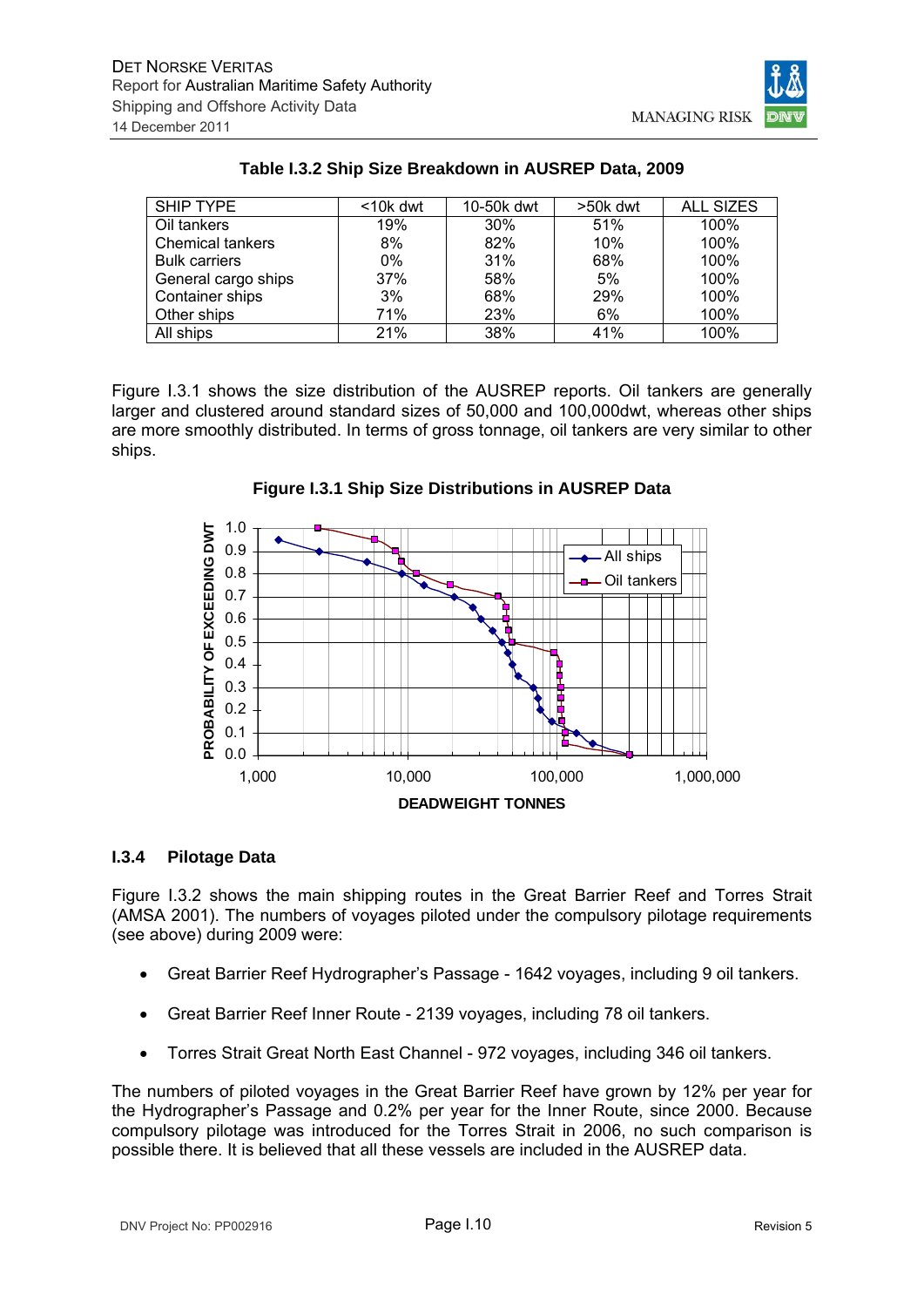

## **Figure I.3.2 Shipping Routes in the Great Barrier Reef and Torres Strait**

**Abbot Point** 

**QUEENSLAND** 

LEGEND

Inner Shipping Route **Outer Shipping Route Recognized Entrances** Great Barrier Reef Marine Park Limits

. . Compulsory Pilotage Shipping Route **Ship Reporting Area** 

Mackay<br>Hay Point

Bundaberg

BRISBANE

#### **I.3.5 Ship Movements in the Antarctic Territory**

Ship movements in the Australian Antarctic Territory (AAT) EEZ include re-supply vessels servicing Australian research stations and foreign-flagged vessels servicing stations operated by other nations within the AAT, research vessels, fishing vessels and some limited ship-based tourism. Movements and vessel types are given by AUSREP. Although the western part of the EEZ (region AAT-1) is outside the AUSREP region, it has similar ship density to the central part (region AAT-2), and so reporting is assumed to be comprehensive and the AUSREP data is used directly in the model.

#### **I.3.6 Double Hulls**

Virtually all oil tankers are now of double-hull design. Most single-hull oil tankers were phased out of operation by the end of 2010. A very small proportion are permitted to remain in operation if they are less than 25 years old, pass condition assessments and are approved by the national administration. None of these now visit Australia. This change, which took place since 1990, is partly reflected in the tanker oil spill frequencies estimated in Appendix IV. A further reduction in the spill probability has been adopted to take account of the absence of single hull tankers in Australian ports and waters.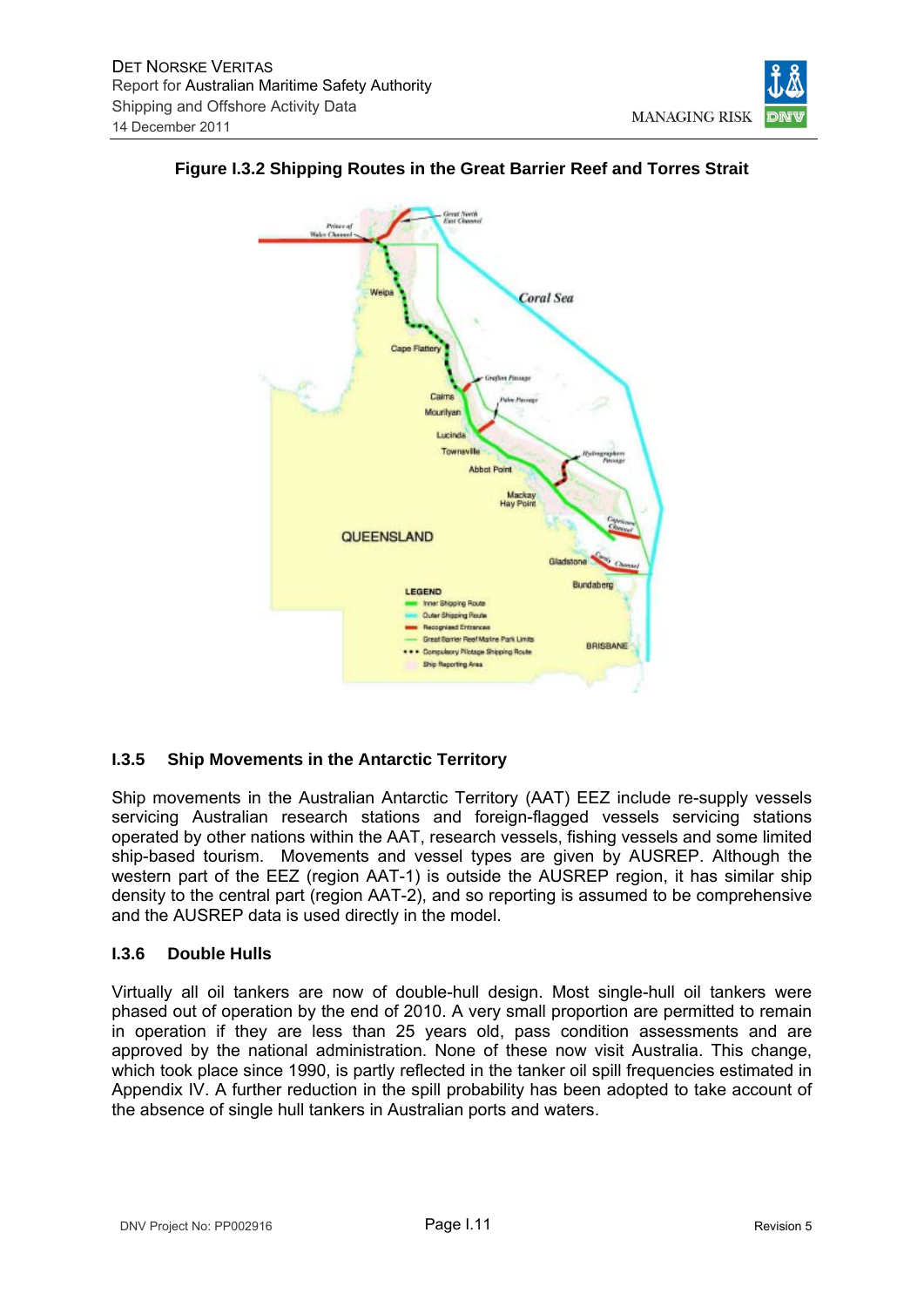

## **I.4 OTHER VESSEL DATA**

### **I.4.1 Types of Other Vessels**

The AUSREP and port data above focus mainly on large trading ships. The following types of vessel are also within the scope of the study but are not fully covered above:

- Coastal passenger vessels.
- Fishing vessels. Some report to AUSREP, but most of the smaller vessels do not.
- Harbour vessels, including tugs, dredgers, barges etc. Some report to AUSREP, but harbour vessels do not.
- Naval vessels. Some report to AUSREP, but most naval vessels do not.
- Recreational vessels. A few report to AUSREP, but most do not.

Sources of data for these vessels are presented below.

#### **I.4.2 Small Commercial Vessels**

There are many small commercial vessels (SCVs) that are within the scope of the study but are not included in the port and AUSREP data above. An analysis of commercial vessels in 2008 (AMSA 2009) recorded over 28,000 commercial vessels operating in state and territory jurisdictions in Australia. This study has collected data recorded by the individual state maritime authorities, totalling 16,100 vessels, registered in 2011. The difference is believed to result from vessels that are not registered with the state authorities, which are too small to give a pollution risk that would be relevant to the present study.

Commercial vessels are classified as:

- Class 1 passenger vessels, i.e. vessels carrying more than 12 passengers.
- Class 2 trading vessels, e.g. tugs, barges, dredgers and other vessels carrying no more than 12 passengers.
- Class 3 fishing vessels.
- Class 4 hire and drive vessels, e.g. cruisers, houseboats and powered dinghies.

They are also classified by their area of operation as follows:

- A. Unlimited area of operation.
- B. Offshore operations up to 200nm from the coast.
- C. Restricted offshore operations up to 30nm from D waters or the mainland coast.
- D. Operations within specified partially smooth waters.
- E. Operations within specified smooth waters (generally inland waters).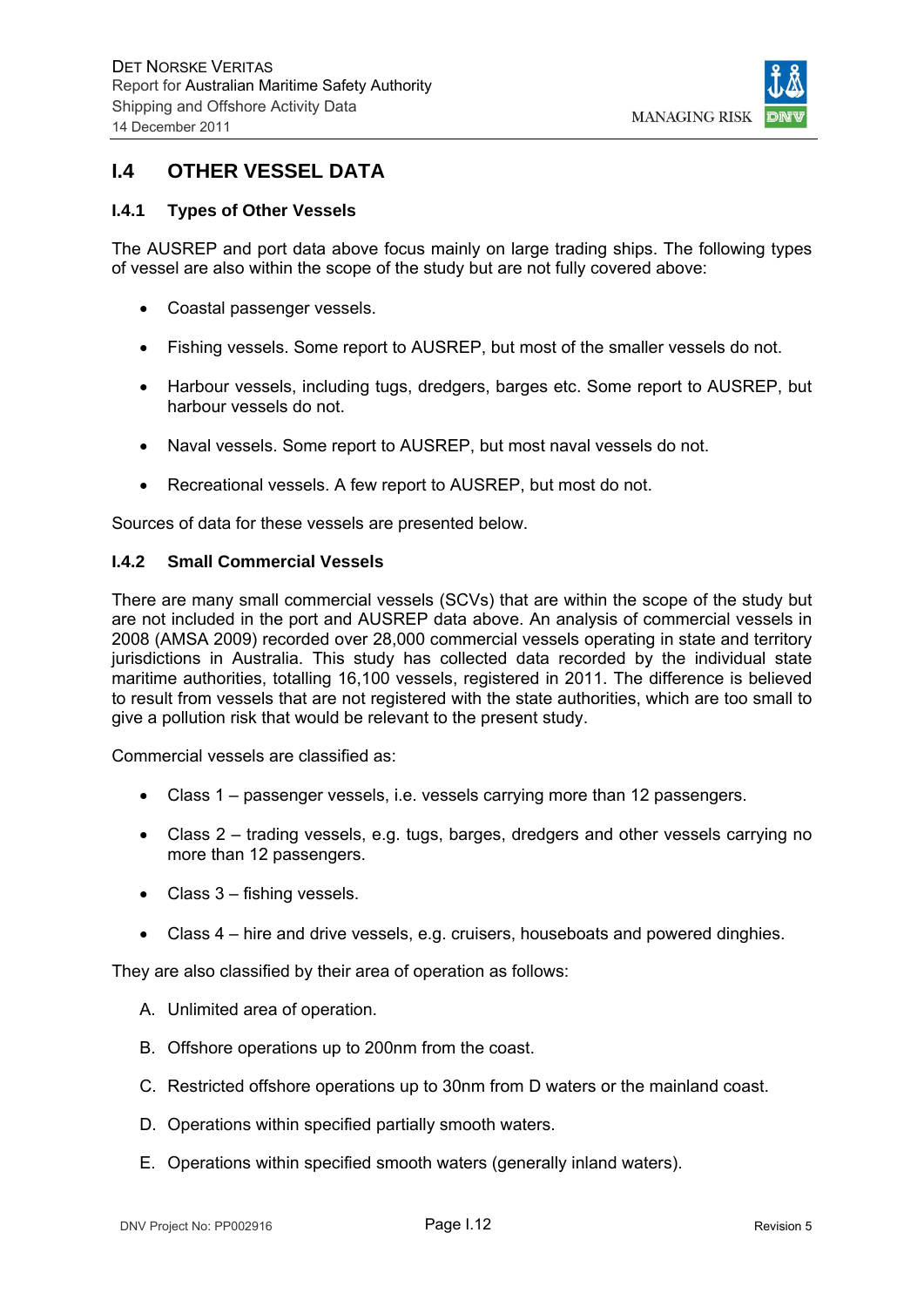

### F. Other/unknown.

Table I.4.1 shows the breakdown by type of all commercial vessels in the data supplied by the state authorities.

| <b>VESSEL TYPE</b>                          | <b>VESSELS</b> | $\%$ |
|---------------------------------------------|----------------|------|
| Class 1 (passenger)                         | 3633           | 23%  |
| Class 2 (trading vessels e.g. tugs, barges) | 7175           | 44%  |
| Class 3 (fishing vessels)                   | 4679           | 29%  |
| Class 4 (hire & drive)                      | 634            | 4%   |
| Total                                       | 16121          | 100% |

## **Table I.4.1 Type Breakdown in Commercial Vessel Data**

For the present study, the following are excluded:

- Vessels certified for unlimited area of operations (Area A), which are likely to be included as trading vessels in the data in Sections I.2 and I.3.
- Vessels certified for inland waters (Area E), which are outside the scope of this study.
- Vessels where the area of operations is unknown (Area F), which are mainly houseboats, pontoons, dinghies and sail boats.

Table I.4.2 shows the breakdown by type of vessels selected by eliminating vessels certified for Areas A, E and F from the above data. They cover the types of small commercial vessels relevant for the present study.

|  |  |  | Table I.4.2 Type Breakdown in Small Commercial Vessel Data |
|--|--|--|------------------------------------------------------------|
|--|--|--|------------------------------------------------------------|

| <b>VESSEL TYPE</b>                          | <b>VESSELS</b> | %       |
|---------------------------------------------|----------------|---------|
| Class 1 (passenger)                         | 1200           | 10.5%   |
| Class 2 (trading vessels e.g. tugs, barges) | 5667           | 49.4%   |
| Class 3 (fishing vessels)                   | 4547           | 39.7%   |
| Class 4 (hire & drive)                      | 48             | $0.4\%$ |
| Total                                       | 11462          | 100.0%  |

Table I.4.3 gives a breakdown of SCVs by State. In order to distribute these into the calculation sub-regions used in this study, it is assumed that they are distributed around the coast of each State in proportion to the distribution of port visits from trading ships in that State (Section I.2).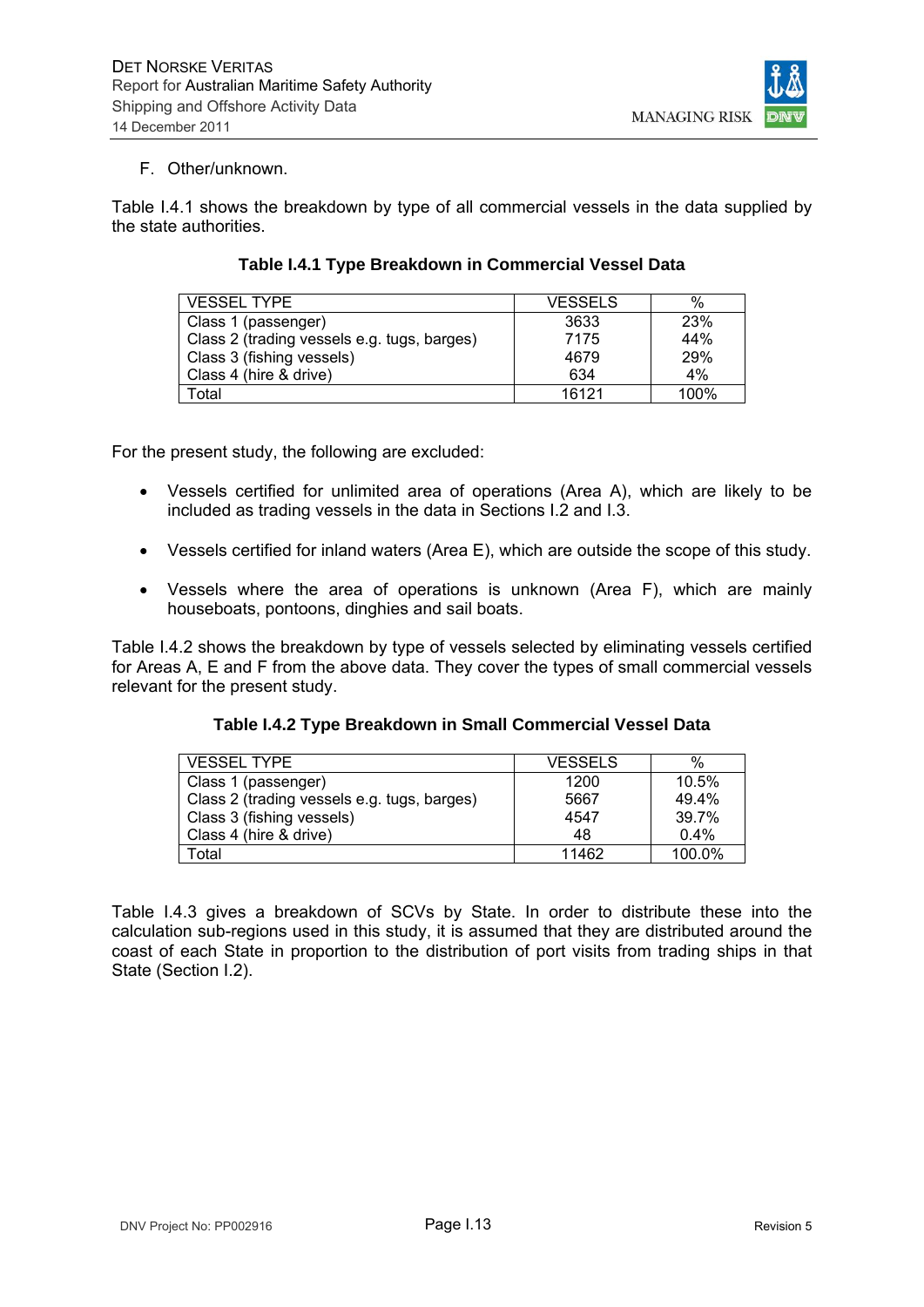

## **Table I.4.3 State Breakdown in Small Commercial Vessel Data**

| <b>STATE</b>           | <b>VESSELS</b> | %    |
|------------------------|----------------|------|
| Queensland             | 3581           | 31%  |
| <b>New South Wales</b> | 2144           | 19%  |
| Victoria               | 741            | 6%   |
| Tasmania               | 1040           | 9%   |
| South Australia        | 1447           | 13%  |
| Western Australia      | 2038           | 18%  |
| Northern Territory     | 471            | 4%   |
| Total                  | 11462          | 100% |

Table I.4.4 gives the permitted areas of operation of SCVs. These correspond roughly to the three offshore distances used for calculation sub-regions in the present study.

#### **Table I.4.4 Areas of Operation in Small Commercial Vessel Data**

| AREA OF OPERATION                        | <b>VESSELS</b> | %    |
|------------------------------------------|----------------|------|
| Area B (offshore <200nm)                 | 2382           | 21%  |
| Area C (restricted <30nm)                | 6456           | 56%  |
| Area D (partially smooth/unknown waters) | 2624           | 23%  |
| Total                                    | 11462          | 100% |

The following assumptions are made, in order to obtain a distribution of SCV activity by distance from shore:

- SCVs are assumed to spend approximately 80% of their time in port and 20% at sea.
- The 23% of SCVs permitted to operate in Area D are assumed to spend all their 20% of time at sea in the near-shore region.
- The 56% of SCVs permitted to operate in Area C are assumed to split their time at sea equally between the near-shore and intermediate regions.
- The 21% of SCVs permitted to operate in Area B are assumed to split their time at sea equally between the near-shore, intermediate and deep-sea regions.

Table I.4.5 shows the overall breakdown SCV activity by distance offshore. This is of course very uncertain, and sensitive to the assumptions above.

#### **Table I.4.5 Distribution of Activity for Small Commercial Vessels**

| AREA OF OPERATION      | <b>VESSEL YEARS</b> | %       |
|------------------------|---------------------|---------|
| Near-shore (<12nm)     | 10.499              | 91.6%   |
| Intermediate (12-50nm) | 802                 | $7.0\%$ |
| Deep-sea (50-200nm)    | 160                 | 1.4%    |
| Гоtal                  | 11.462              | 100%    |

The size distribution of the SCVs is shown in Figure I.4.1. The median length is 10m, and only 1% exceed 50m.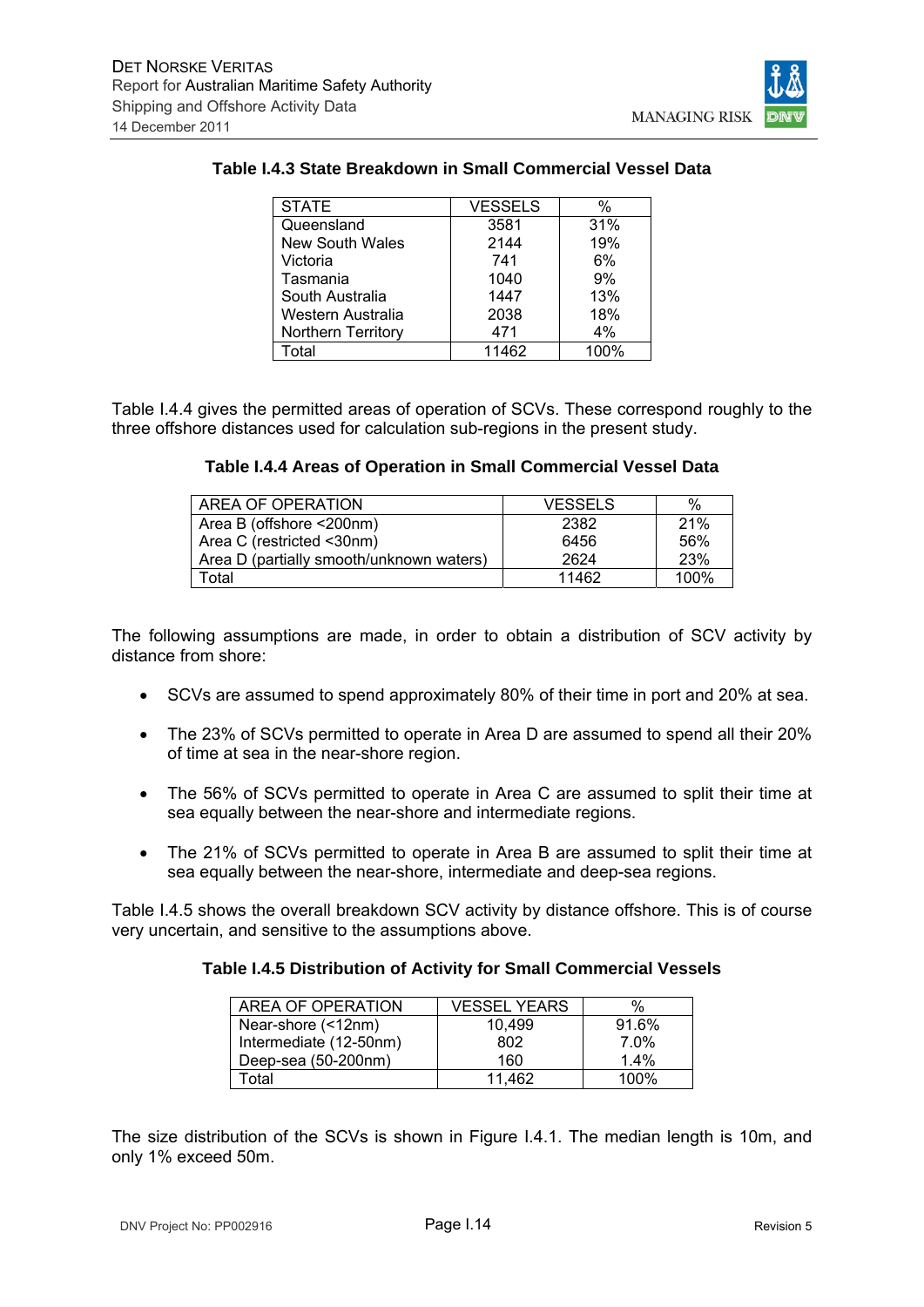



**Figure I.4.1 Size Distribution for Small Commercial Vessels** 

No information is available on displacement and bunker capacity. Based on an analysis of a small sample of vessels, the displacement  $(\Delta$  in tonnes) is assumed to be:

## $A = 0.021L^{*}$

The oil fuel is assumed to be 15% of the displacement. For the median vessel size of L=10m, this gives a displacement of 21 tonnes and a fuel capacity of 3 tonnes. For vessels of this size, the fuel is assumed to be diesel oil.

## **I.4.3 Naval Vessels**

The Royal Australian Navy consists of 62 vessels of various types. No suitable vessel activity data has been obtained that could be used in the present study. Naval vessels comprise a small addition to the population of commercial vessels, so detailed data collection is not justified. They are therefore neglected in the present study.

## **I.4.4 Recreational Vessels**

Australia has over 800,000 recreational boats (Dickson 2009). Of these, 65% are less than 4.5m in length. No suitable activity data has been obtained for recreational vessels. They may be a significant addition to the population of small commercial vessels, but the spill quantities are mainly small, so detailed data collection is not justified. They are therefore neglected in the present study.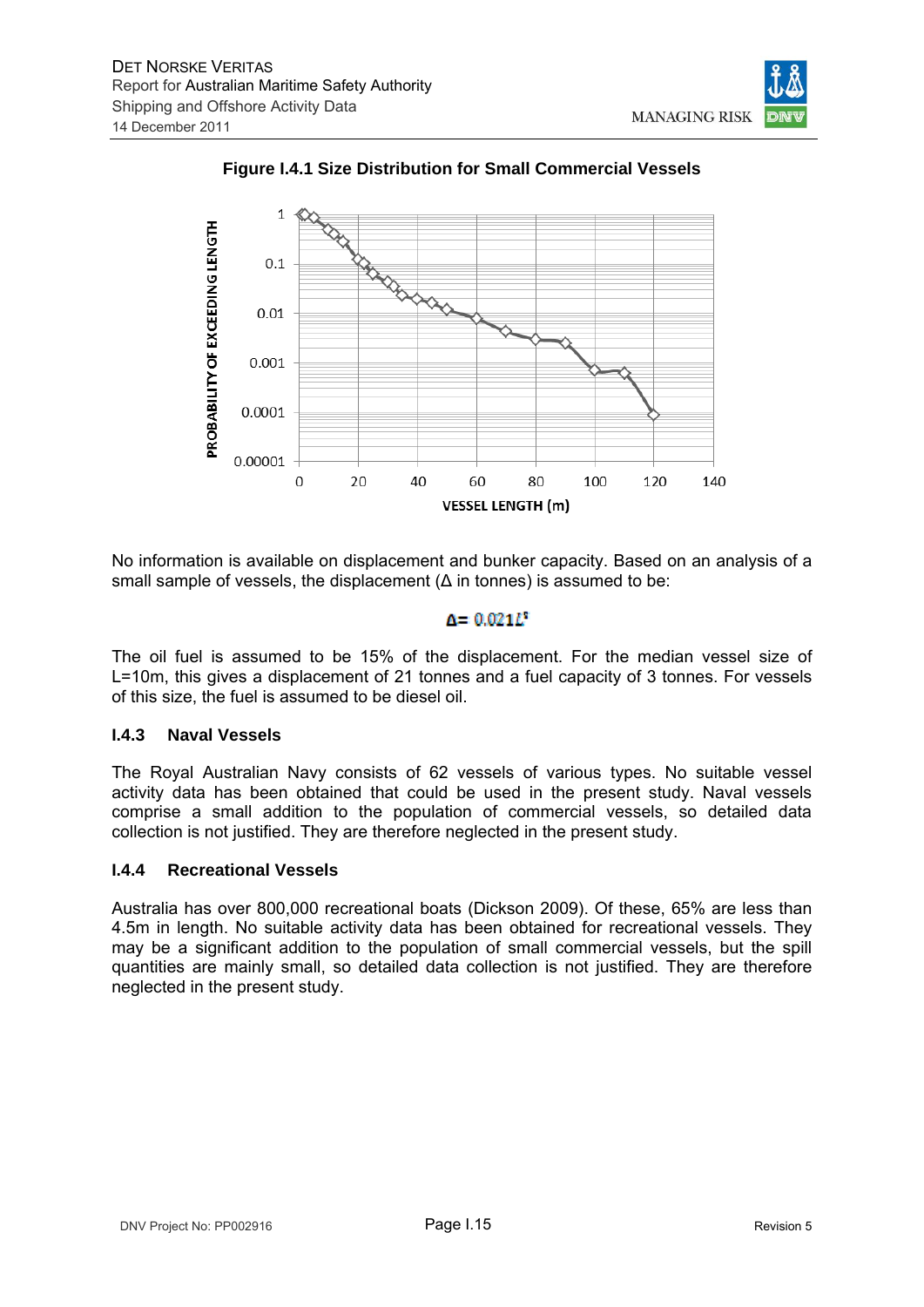

## **I.5 OFFSHORE ACTIVITY DATA**

### **I.5.1 Drilling**

The number of wells drilled offshore in Australia was reported by Geoscience Australia (2008). The drilling activity in 2007 (the most recent reported year) was:

- 29 new-field exploration wells
- 31 extension/appraisal wells
- 35 development wells

This totals 95 offshore wells of all types.

During the last decade, offshore drilling activity in Australia has fluctuated, with development drilling activity trending up (approximately 3% annual growth) while exploration drilling has no overall trend (DRET 2011). Therefore the current level of drilling is assumed to provide a reasonable estimate of average future drilling.

APPEA (2010a) lists all Australian wells quarterly. It includes 199 wells with some activity in 2009, but after eliminating wells spudded in 2008 and wells that appear in more than one quarter, there were 114 separate new wells in 2009. Table I.5.1 shows the breakdown by basin and well type.

| <b>BASIN</b>       |    |    | EXPLORATION   APPRAISAL   DEVELOPMENT | <b>TOTAL</b> |
|--------------------|----|----|---------------------------------------|--------------|
| <b>Bass</b>        |    |    |                                       |              |
| Bonaparte          |    |    |                                       | 15           |
| <b>Browse</b>      | 6  | 6  |                                       | 12           |
| Carnarvon          | 29 | 11 | 21                                    | 61           |
| Gippsland          |    |    | 15                                    | 16           |
| Otway              |    |    |                                       |              |
| <b>Timor Sea</b>   |    |    |                                       | 6            |
| <b>Grand Total</b> | 49 | 20 | 45                                    | 114          |

#### **Table I.5.1 Offshore Well Drilling in Australia in 2009**

The locations of the basins are shown in Figures I.5.1 and I.5.2 (from Geosciences Australia http://www.ga.gov.au/oceans/rpg\_OffNorthWestA.jsp). The Timor Sea region in Table I.5.1 is in fact part of the Bonaparte Basin.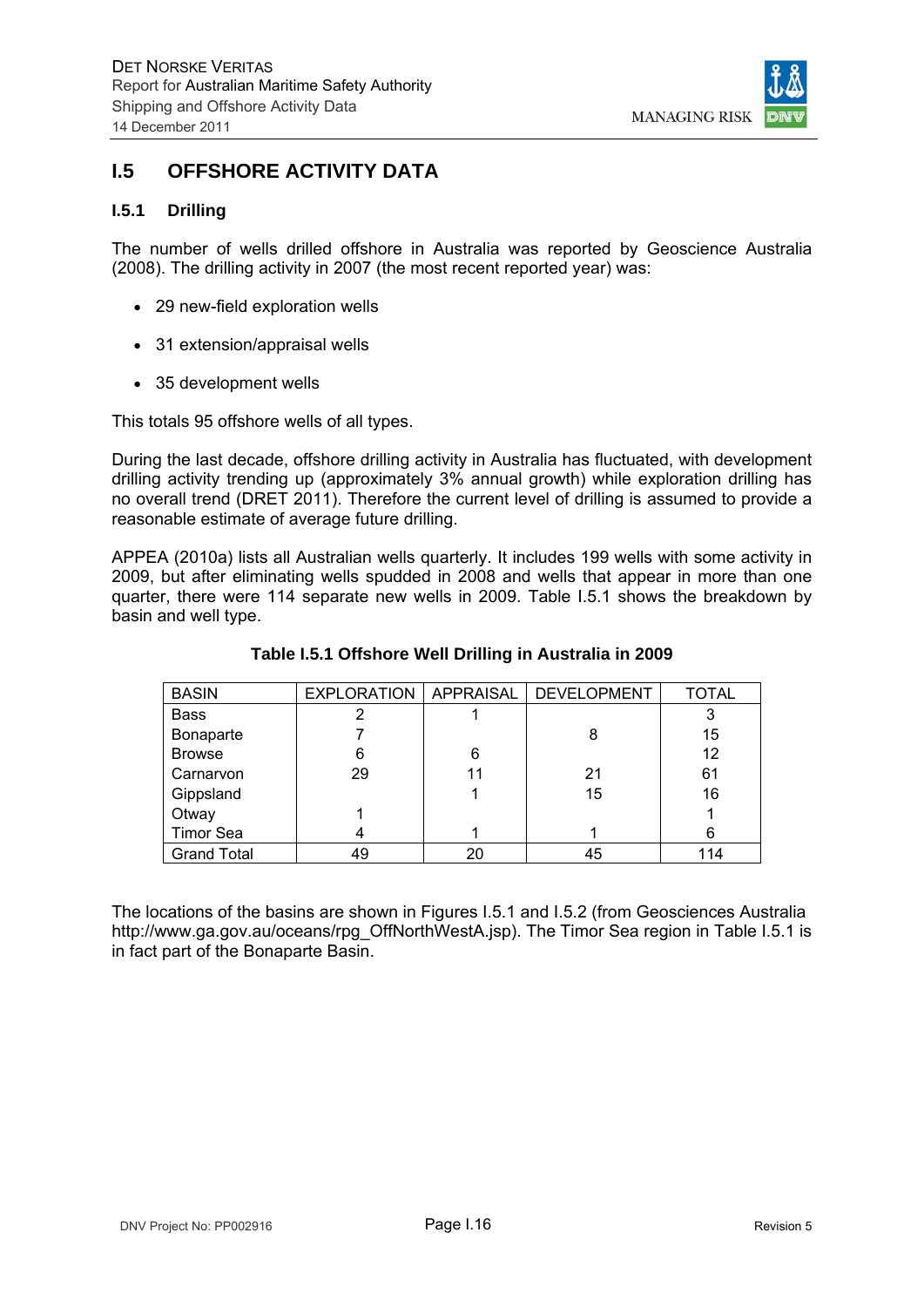



## **Figure I.5.1 Basins Offshore Northwest Australia**

**Figure I.5.2 Basins Offshore Southern Australia** 



## **I.5.2 Oil and Condensate Production**

Australian offshore production during 2009-10 totalled 26.1 billion litres (26 million  $m^3$  or 449,000 bbl/day) (DRET 2010). This was broken down as 17.2 billion litres of oil and 8.9 billion litres of condensate.

The forecast changes in production to 2020 (50%ile values) average a 2% per year reduction (Geoscience Australia 2008). The most recent projection for crude oil and condensate production is a slow decline by 2% per year to 2029/30 (ABARE 2010). The total conceals a much more rapid reduction for crude oil and an increase for condensate. By 2020, crude oil is predicted to have reduced by 89% while condensate is predicted to have increased by 73%, compared to 2010 production (ABARE 2010). The total oil and condensate production is predicted to decline by 35%. This includes onshore fields as well as offshore, but the results are assumed to apply to offshore production in the absence of a specific breakdown.

APPEA (2010b) lists most Australian production facilities in 2009. After eliminating onshore facilities, and including the complete production of the Timor Sea fields, it gives a total of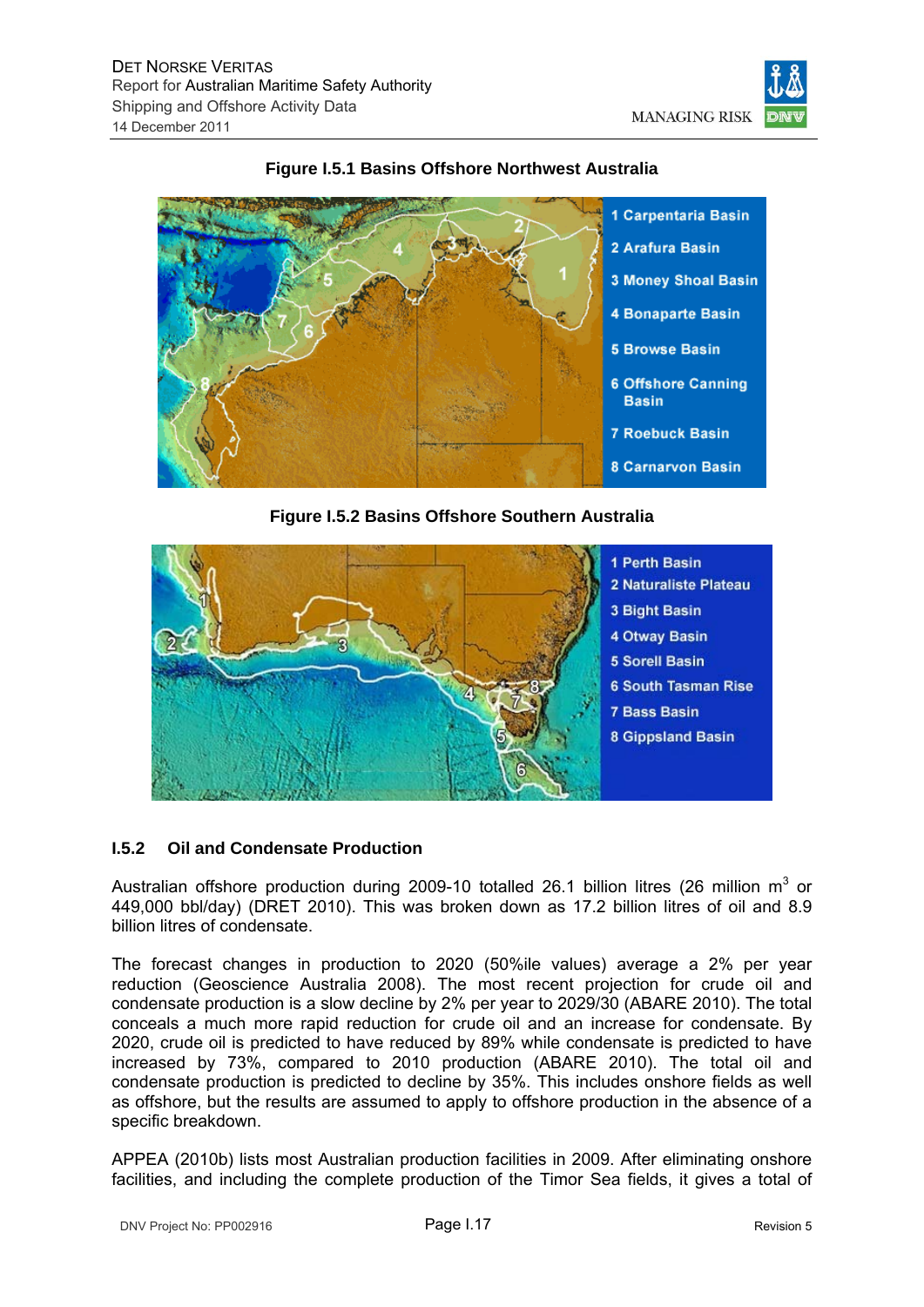

25.4 billion litres (160.0 million bbl/year), broken down as 13.7 billion litres of oil and 11.8 billion litres of condensate. Combined with information from Geoscience Australia (2010), it shows 77 separate facilities in production in 2009. Table I.5.2 shows the breakdown by basin and fluid type.

| <b>BASIN</b> | OIL   | <b>CONDENSATE</b> | <b>TOTAL</b> |
|--------------|-------|-------------------|--------------|
| <b>Bass</b>  | 0.00  | 0.11              | 0.11         |
| Bonaparte    | 1.07  | 3.20              | 4.27         |
| Carnarvon    | 8.78  | 7.36              | 16.14        |
| Gippsland    | 3.60  | 0.99              | 4.59         |
| Otway        | 0.00  | 0.10              | 0.10         |
| Perth        | 0.23  | 0.00              | 0.23         |
| Total        | 13.68 | 11.76             | 25.44        |

#### **Table I.5.2 Offshore Production in Australia in 2009 (billion litres per year)**

Information on offshore facilities, wells, risers and pipelines that was included in the previous risk assessment (DNV 1999), has been updated using information supplied by AMSA and published by the offshore operators. Facilities that were abandoned or out of service in 2009, or which do not produce oil or condensate, have been excluded. The total number of oil/condensate facilities in service is now estimated to be:

- 72 production installations
- 410 production wells
- 139 production risers
- 1135 pipeline km

## **I.5.3 Offshore Loading**

The total quantity of oil and condensate loaded from Australian facilities (including the full production of the Bayu/Undan field) was 9.4 million tonnes in 2009. Based on an average off-take tanker size of 100,000dwt (50,000dwt for Wandoo) and a minimum of 1 loading per year at each field, the total number of offshore tanker loadings is estimated as 106 per year.

#### **I.5.4 Refinery Production**

The crude oil input to Australian refineries in 2009-10 was 37.7 billion litres, consisting of 6.4 million litres (17%) from indigenous production and 31.3 million litres of imports (DRET 2010)

DRET (2010) also gives the imports and exports of various petroleum products. Combining imports and exports, eliminating liquefied gases, and converting from litres to tonnes using representative densities for each product, the distribution of products is as shown in Table I.5.3.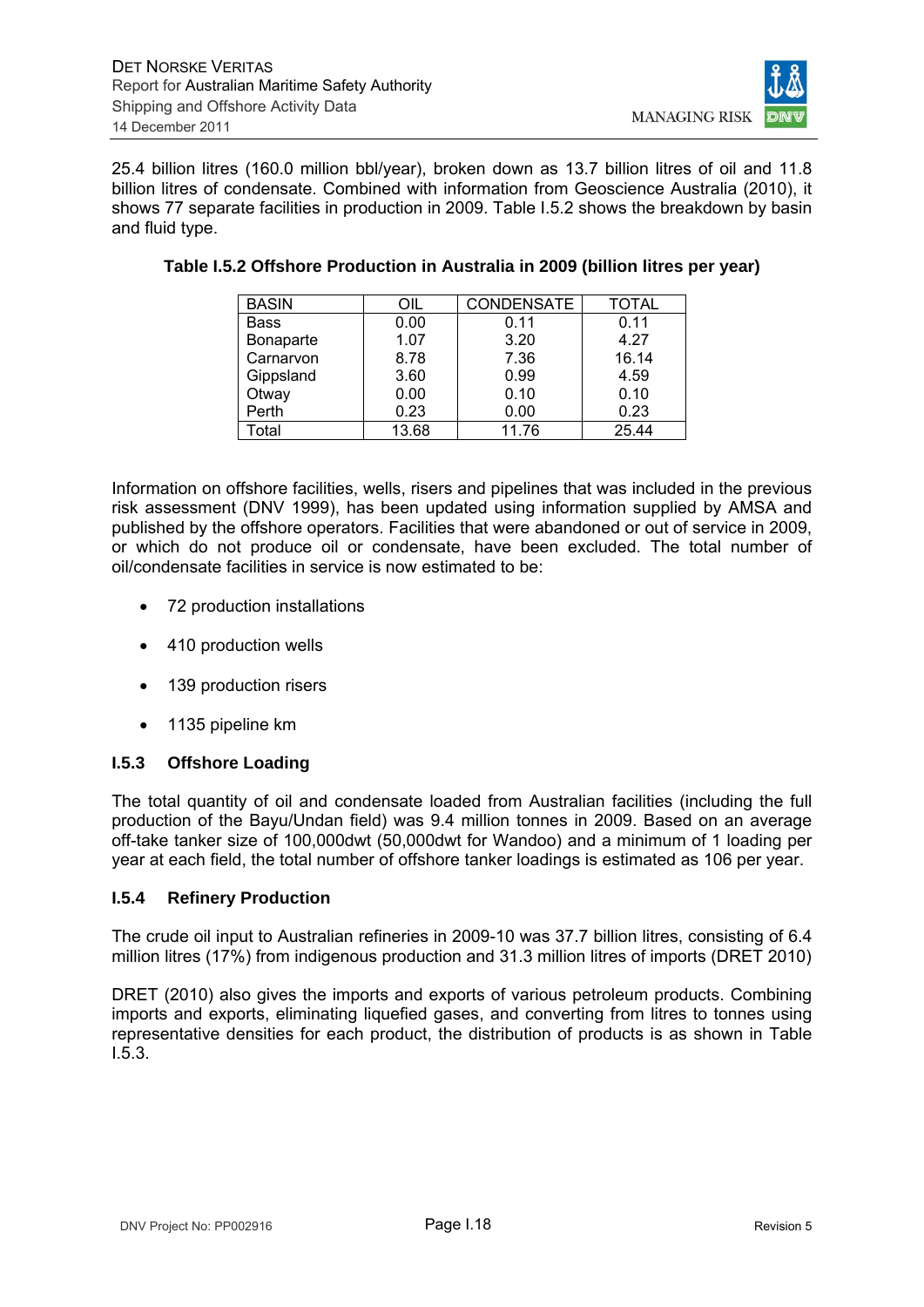

|                      | <b>MILLION</b> | <b>MILLION</b> |        |
|----------------------|----------------|----------------|--------|
| <b>PRODUCT</b>       | <b>LITRES</b>  | <b>TONNES</b>  | % MASS |
| Crude oil            | 45,334         | 36.3           | 70%    |
| Gasoline             | 4,142          | 3.1            | 6%     |
| <b>Aviation fuel</b> | 2,240          | 1.8            | 4%     |
| Diesel oil           | 8,867          | 8.0            | 15%    |
| Fuel oil             | 1,906          | 1.7            | 3%     |
| Lubricating oil      | 814            | 0.7            | 1%     |
| <b>Bitumen</b>       | 295            | 0.3            | 1%     |
| Total                | 63,598         | 51.8           | 100%   |

## **Table I.5.3 Petroleum Product Types Shipped to/from Australia in 2009-10**

The fuel oil in the table is mainly marine bunker cargoes exported. In addition, 260 million litres (0.2 million tonnes) of fuel oil are exported in ships' bunker tanks (DRET 2010). Sales figures show that 1008 million litres (0.9 million tonnes) of fuel oil and marine diesel fuel are sold in Australia (DRET 2010), which probably includes the exports in ships' bunker tanks as well as domestic consumption.

Bunker fuel consumption for a typical 50,000 dwt ship would be approximately 20 tonnes per day at sea (0.83 tonnes per hour) (DNV 2001). Based on the total exposure from powered ships in the AUSREP area in 2009 of 4.7 million vessel-hours per year, the oil consumption within the Australian EEZ is estimated as 4.7 x 0.83 = 3.9 million tonnes.

### **I.5.5 Production in Neighbouring Countries**

The Kutubu development in Papua New Guinea is an onshore oil field that exports oil via a 265km pipeline to a marine loading terminal in the Gulf of Papua. The Kutubu crude oil is a light, sweet 45 degree API oil (SG = 0.8, 7.8 bbl/tonne). Production peaked in 1993 at 130,000 bpd. In 2010, production was 6.1 mmbbl (i.e. an average of 17,000 bpd) (based on OilSearch 2010). The marine terminal is an SPM located 40 km off the southern coast of Papua New Guinea (latitude 08°06'00" longitude 144°33'49"E). It can accept tankers up to 150,000 dwt, but a typical load is 90,000 tonnes. This implies an average of 9 tanker loadings per year.

Offshore developments between Australia and East Timor take place within the Joint Petroleum Development Area (JPDA), which establishes a temporary division of revenues (90% East Timor, 10% Australia). The area is shown in Figure I.5.3. At present, Bayu-Undan is the only operating field in this area, and is included in the data in Section I.5.2. A second field, Kitan, is expected to begin production during 2011.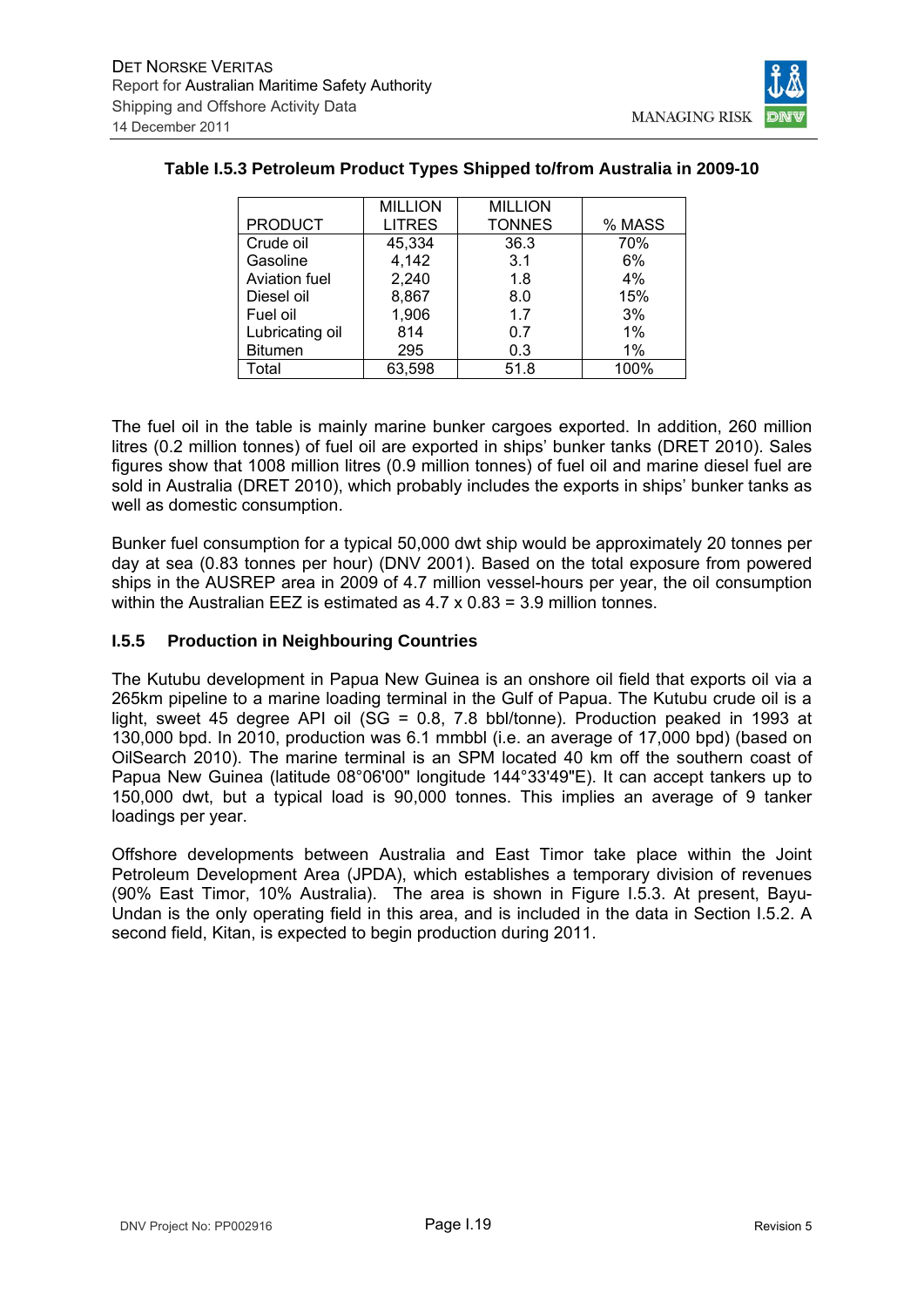



**Figure I.5.3 Timor Sea Boundaries**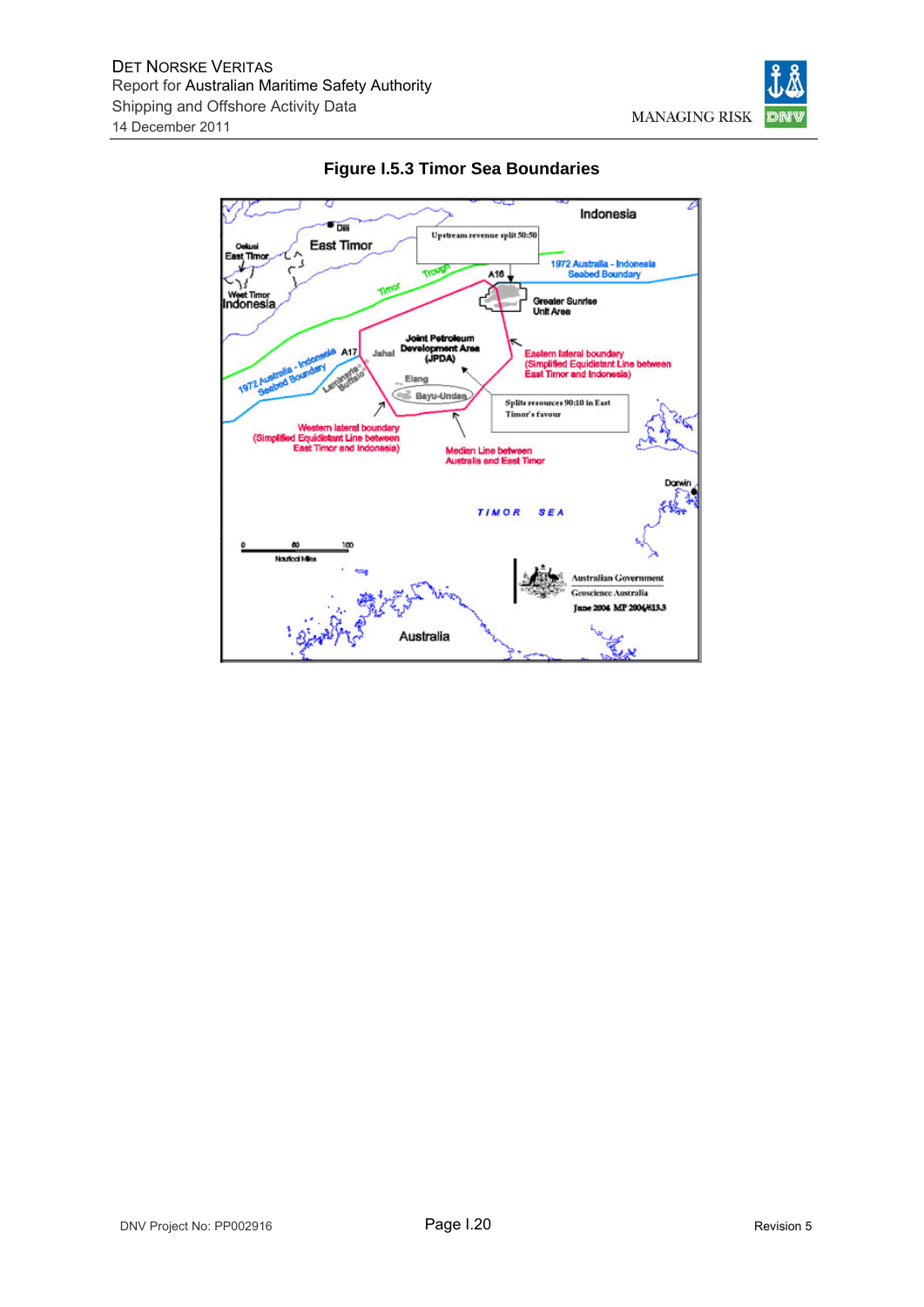

## **I.6 MARITIME SAFETY MEASURES**

#### **I.6.1 Relevant Measures**

Maritime safety measures that significantly affect oil spill risks include:

- Traffic separation schemes
- Vessel Traffic Services areas
- Compulsory pilotage areas
- Emergency Towage Vessels

The availability of these measures in the Australian EEZ is summarised as follows.

#### **I.6.2 Traffic Separation Schemes**

There are two traffic separation schemes (TSS) in the Bass Strait with separate eastbound and westbound lanes, intended to protect the offshore installations in the area. They are:

- Bass Strait sub-region VIC-1-I
- South of Wilson's Promontory sub-region VIC-1-N

#### **I.6.3 Vessel Traffic Services**

The Great Barrier Reef and Torres Strait Vessel Traffic Service (REEFVTS) was established in 2004 to enhance navigational safety. It incorporated the earlier REEFREP reporting system, which was introduced in 1997. Reporting requirements apply to oil, chemical or liquefied gas tankers, and all other vessels over 50m length except Defence Force vessels. The REEFVTS area is shown in Figure I.6.1. An extension of the southern boundary from 22°S to 35°S is planned (Figure I.6.2).

Through the integrated use of AIS, Radar, Automated Position Reporting via Inmarsat-C, VHF reports and detailed route plans provided by vessels, REEFVTS compiles a timely and accurate traffic image of shipping throughout the region. It generates ship encounter predictions and disseminates them to ships via Inmarsat-C messaging or VHF voice communications. Where information available to REEFVTS may assist in onboard decision making, the VTS operator may contact the ship to provide this information. This may include instances where a ship may be standing into shallow water or deviating from a recommended route.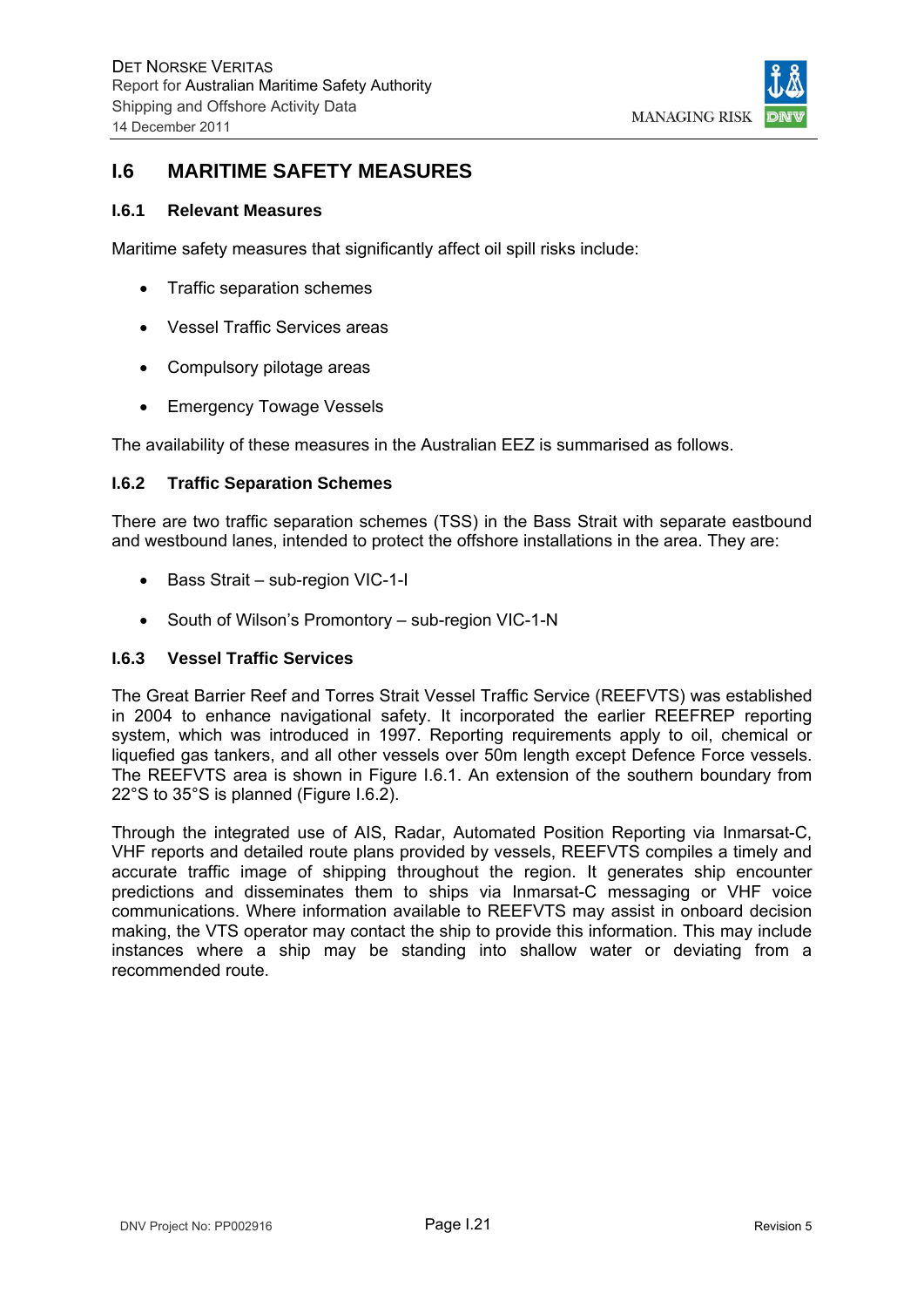

## **Figure I.6.1 REEFVTS Area**

## **Figure I.6.2 Extension to REEFVTS Area**



A radar-based VTS will be operational at Port Botany from 2011. VTS is likely to be adopted in several other ports, but in the absence of specific information, no other changes are modelled..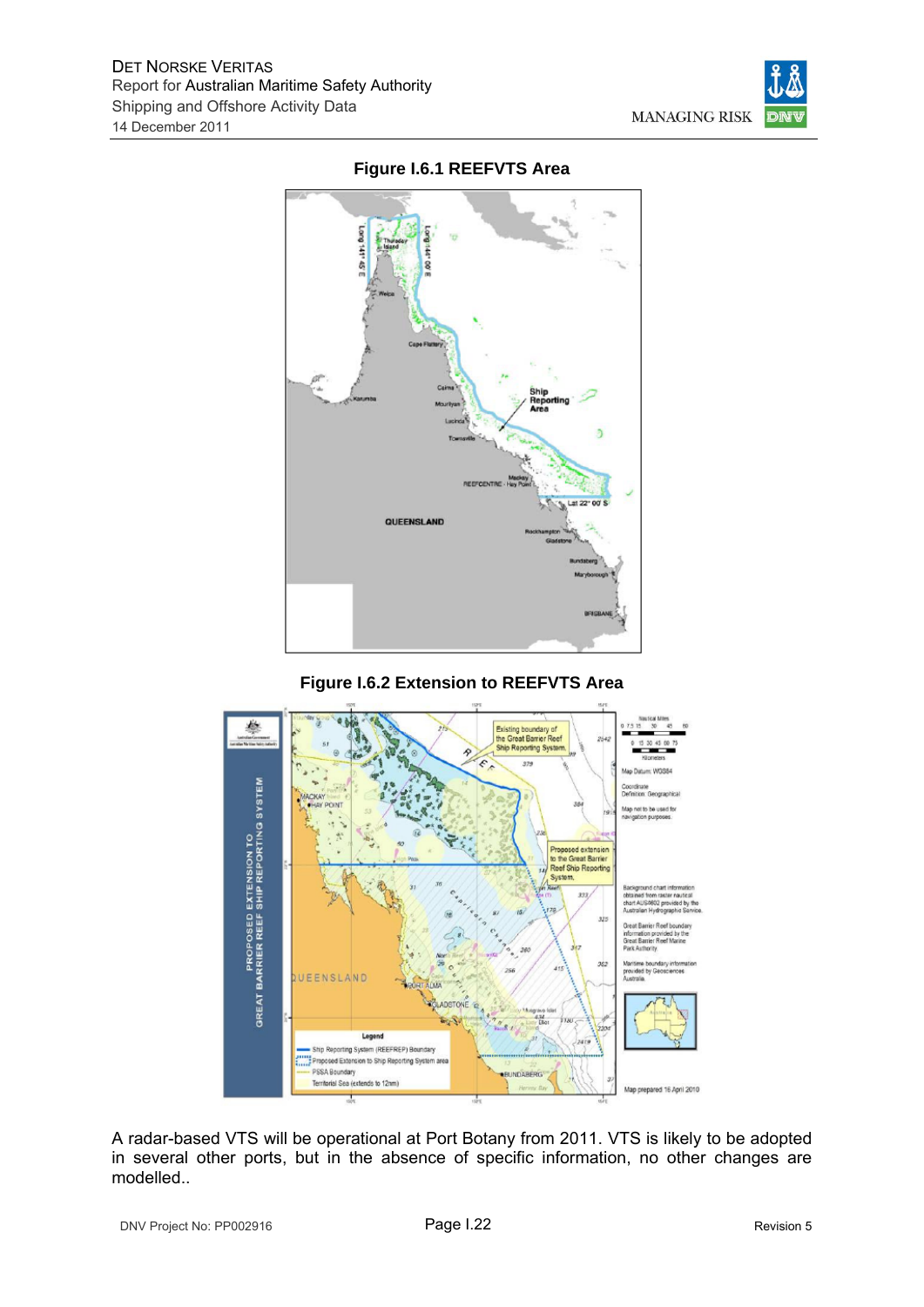

### **I.6.4 Compulsory Pilotage**

Compulsory pilotage also applies in the Great Barrier Reef and Torres Strait (REEFVTS areas). All loaded oil, chemical or liquefied gas tankers, and all other vessels over 70m length, except Defence Force vessels, are required to use licensed pilots with specialist local knowledge.

#### **I.6.5 Emergency Towage Vessels**

Emergency Towage Vessels (ETVs) are located in strategic Australian coastal regions to provide an appropriate level of emergency towage capability to deal with a significant threat to Australia's marine environment. The emergency towage capability (ETC) consists of a three-tiered approach as follows (AMSA 2011b).

#### **Level 1**

AMSA has contracted Australian Maritime Systems (AMS) Limited, in conjunction with Swire Pacific Offshore, to supply and operate under AMSA's direction, a dedicated chartered ETV to provide emergency towage and first response capability in the Torres Strait and Great Barrier Reef area north of Cairns/Mourilyan.

The vessel, named Pacific Responder, has its home port in Cairns but spends the majority of its time at sea, available for emergency tasking by AMSA should a maritime incident occur. The vessel is also able to respond to other marine incidents, such as pollution of the sea and search and rescue action.

This vessel is engaged in maintenance of the aids to navigation network in its area of operation, and this part of its role is undertaken for approximately 100 days per year. However, the vessel's first response capability during a shipping incident, either actual or potential, will take precedence over its aids to navigation maintenance role.

The Pacific Responder has a maximum speed of 14 knots and a bollard pull of 80 tonnes.

#### **Level 2**

Emergency towage capability for the remaining areas around the Australian coastline is ensured by contracted suitable towage vessels with appropriately trained crews that normally undertake existing port or other operations. These vessels are contracted by AMSA to be available to be called upon in the event of an incident. Operators are paid by AMSA to ensure the availability of appropriate ocean-going vessels and the training of their crews for emergency towage operations.

AMSA currently has the following ETC contracts:

- RiverWijs-Dampier ETC in North-West Western Australia. This is provided by four 65 tonne bollard pull tugs based at the Withnell Bay LNG export facility in Dampier.
- Svitzer ETC in 7 other strategic regions around Australia. For the purposes of this study, typical tug locations are taken to be:
	- o Mackay, QLD
	- o Brisbane, QLD
	- o Sydney, NSW
	- o Melbourne, VIC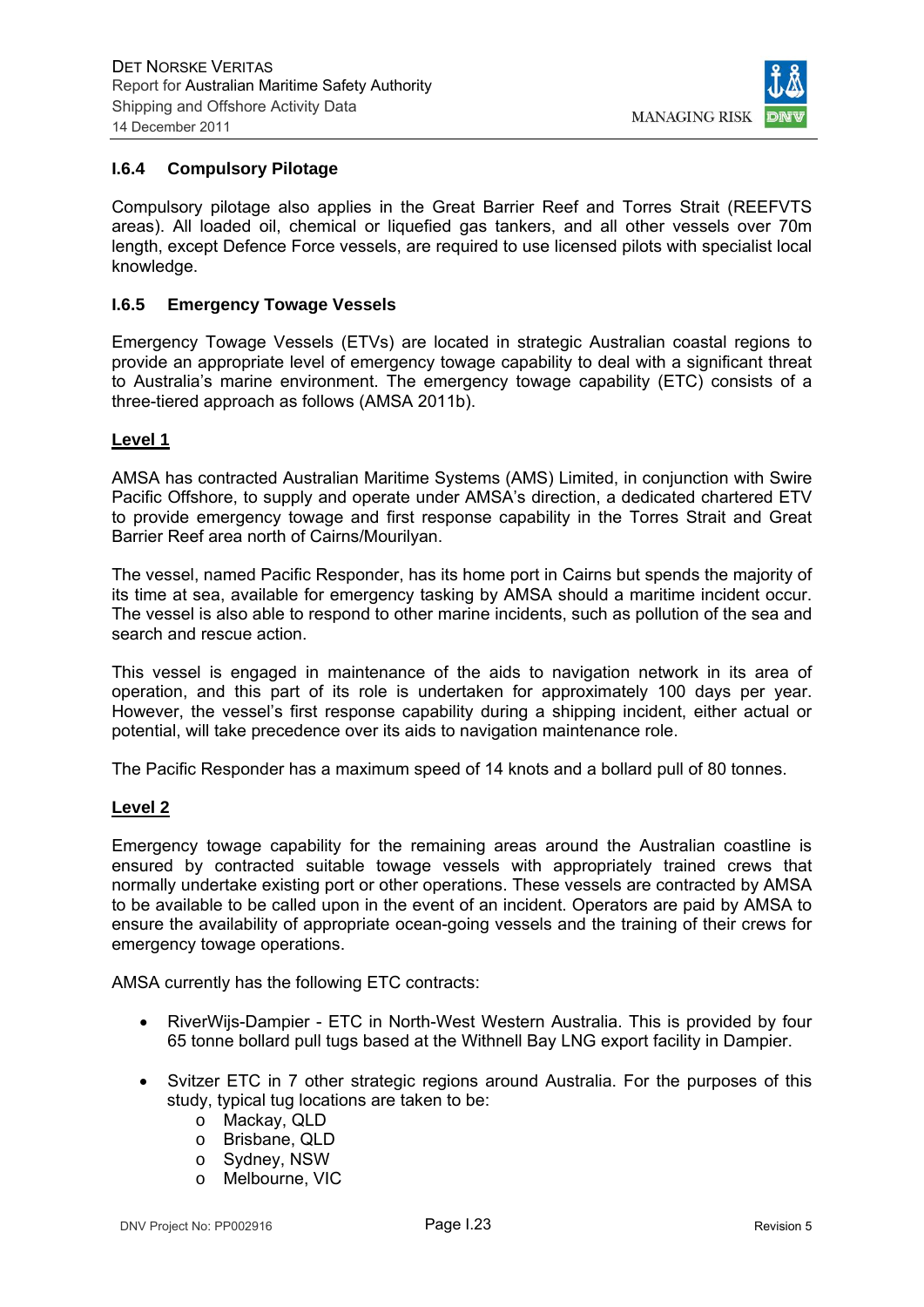

- o Port Adelaide, SA
- o Fremantle, WA
- o Darwin, NT

Information from tug operators (NSW Maritime 2011) indicates a typical transit speed through open waters of 8 knots. The time to mobilise is 4 hours. The time to transit the harbour is 30 minutes (in the case of Sydney), and the time to connect the tow is 30-60 minutes in good conditions.

### **Level 3**

These will be suitable vessels that are in the relevant area at the time of the incident that are used as "vessels of opportunity". There is expected to be a range of vessels around the coast that would potentially be suitable for emergency towage work, such as offshore tender vessels, and these could be considered to undertake such a role if necessary to supplement, or substitute for, the Level 1 and 2 vessels according to the circumstances of each case.

Over the past 5 years there has been an increase in the number of harbour towage operators in Australian Ports. In particular:

- PB Towage is a growing tug and barge operator in Australasia. There are two divisions, PB Towage Australia with 17 tugs focussing on harbour towage around the coast and PB Sea-Tow with 11 tugs in the oil & gas and construction sector.
- SMIT Australia operates towage for the port of Gladstone, Queensland, with 5 new 70 tonne bollard pull tugs.

The availability and suitability of harbour tugs for emergency towage is uncertain, and so in this study only the tugs at Gladstone are explicitly represented.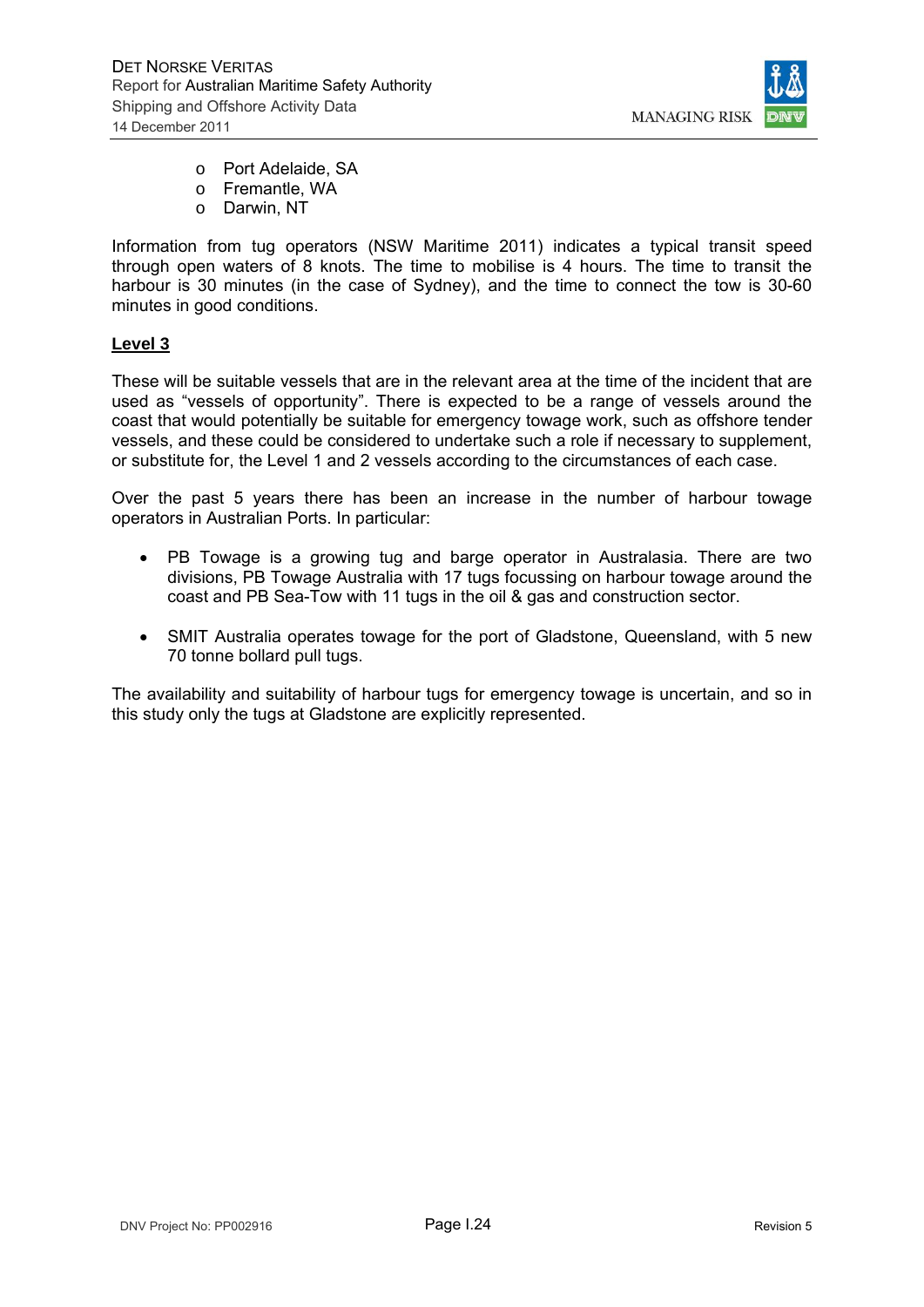

## **I.7 REFERENCES**

- 1. ABARE (2010), "Australian Energy Resource Assessment", Geoscience Australia and Australian Bureau of Agricultural and Resource Economics, 2010.
- 2. AMSA (2001), "Review of Ship Safety and Pollution Prevention Measures in the Great Barrier Reef", Great Barrier Reef Shipping Review Steering Committee, July 2001.
- 3. AMSA (2009), "National Approach to Maritime Safety Regulation: Regulation Impact Statement", Australian Maritime Safety Authority.
- 4. AMSA (2010), "Navigational Services in Australian Waters 2010-2025", Australian Maritime Safety Authority.
- 5. AMSA (2011a), "arrival data Jan 2001 to Dec 2010\_extract 1402011.xlsx", supplied to DNV on 23 February 2011.
- 6. AMSA (2011b), "National Maritime Emergency Response Arrangements", http://www.amsa.gov.au/Marine\_Environment\_Protection/National\_Maritime\_Emergency Response Arrangements/ (Accessed March 2011).
- 7. AMSA (2011c), "Planned Port Expansions and Predicted Increases in Shipping", Confidential document supplied to DNV on 21 June 2011.
- 8. APPEA (2010a) "Quarterly Drilling Statistics, 2009", Australian Petroleum Production & Exploration Association.
- 9. APPEA (2010b) "Production Statistics, 2009", Australian Petroleum Production & Exploration Association.
- 10. BITRE (2010a), "Australian Sea Freight 2008-09", Bureau of Infrastructure, Transport and Local Economics, Canberra.
- 11. BITRE (2010b), "Australian Maritime Activity to 2029-30", Bureau of Infrastructure, Transport and Local Economics, Canberra.
- 12. Caltex (2008), "Ship to Ship Transfer of VLCC or Suezmax Vessels to Aframax Vessels", Referral of Proposed Action under the Environment Protection and Biodiversity Conservation Act 1999, http://www.environment.gov.au/cgibin/epbc/epbc\_ap.pl?name=referral\_detail&proposal\_id=4279
- 13. Dickson, C. (2009), "Standards for Recreational Boats in Australia", 2009 http://www.goldcoastmarineindustry.org/pdf/Standards%20for%20Recreational%20Boats %20in%20Australia-Presentation.pdf
- 14. DNV (1999), "Risk Assessment of Pollution from Oil and Chemical Spills in Australian Ports and Waters", Det Norske Veritas Project 9330-3972, December 1999.
- 15. DNV (2001), "Formal Safety Assessment of Tankers for Oil", Confidential Internal Report, Det Norske Veritas Project 383184/4, June 2001.
- 16. DNV (2004), "Risk Assessment of Emergency Towing and Salvage Capabilities", Det Norske Veritas Project 31400114, October 2004.